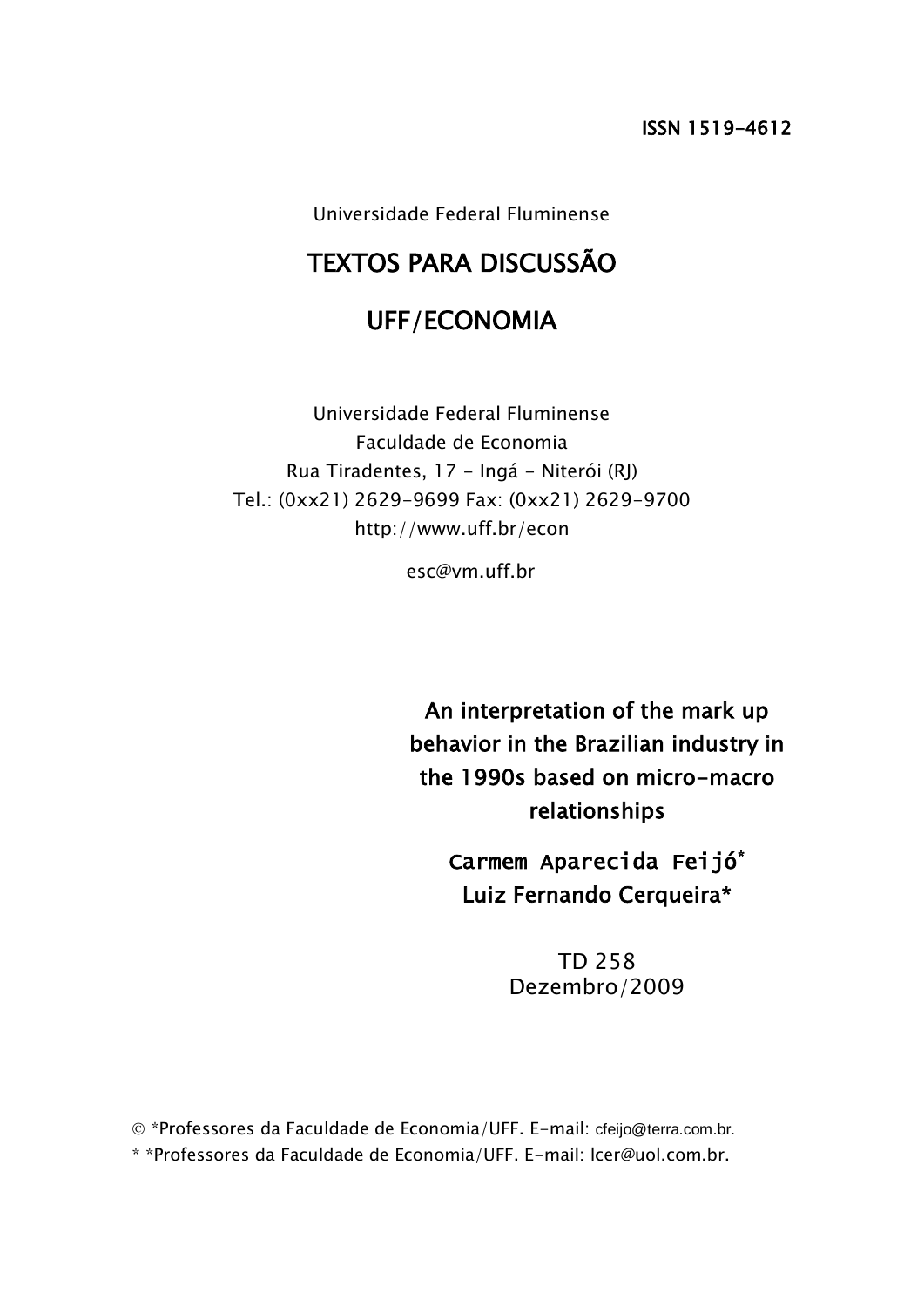

## **Abstract**

Our objective in this paper is to investigate the determinants of mark up in the Brazilian industrial firms in the 1990s, a period marked by slow economic dynamism and relevant changes in the macroeconomic environment. Based on the post Keynesian theory of price determination, we discuss that price changes depend on decision about the mark up. The econometric exercise developed in this article showed how microeconomic and macroeconomic variables affected the determination of the mark up. A negative relation was found between demand variation and mark up variation, suggesting that it evolved in an anticyclic way.

**Key Words:** pricing decisions, mark up determination, micro and macroeconomic interactions.

#### **Resumo**

Nosso objetivo nesse texto é investigar os determinantes do mark up nas empresas industriais brasileiras nos anos 1990, período marcado por baixo dinamismo econômico e relevantes mudanças no marco institucional do país. Baseando-nos na teoria pós keynesiana de determinação dos preços, argumentamos que variações nos preços dependem de decisões sobre o mark up. O exercício econométrico desenvolvido nesse artigo mostrou como variáveis microeconômicas setoriais e macroeconômicas afetaram a determinação do mark up. Constatou-se uma relação inversa entre variação da demanda e variação do mark up, sugerindo que esse evoluiu de forma anti-cíclica.

**Palavras Chaves**: decisões de fixação de preços, determinantes do mark up, interações micro e macroeconômicas.

**JEL:** L11, L16, O14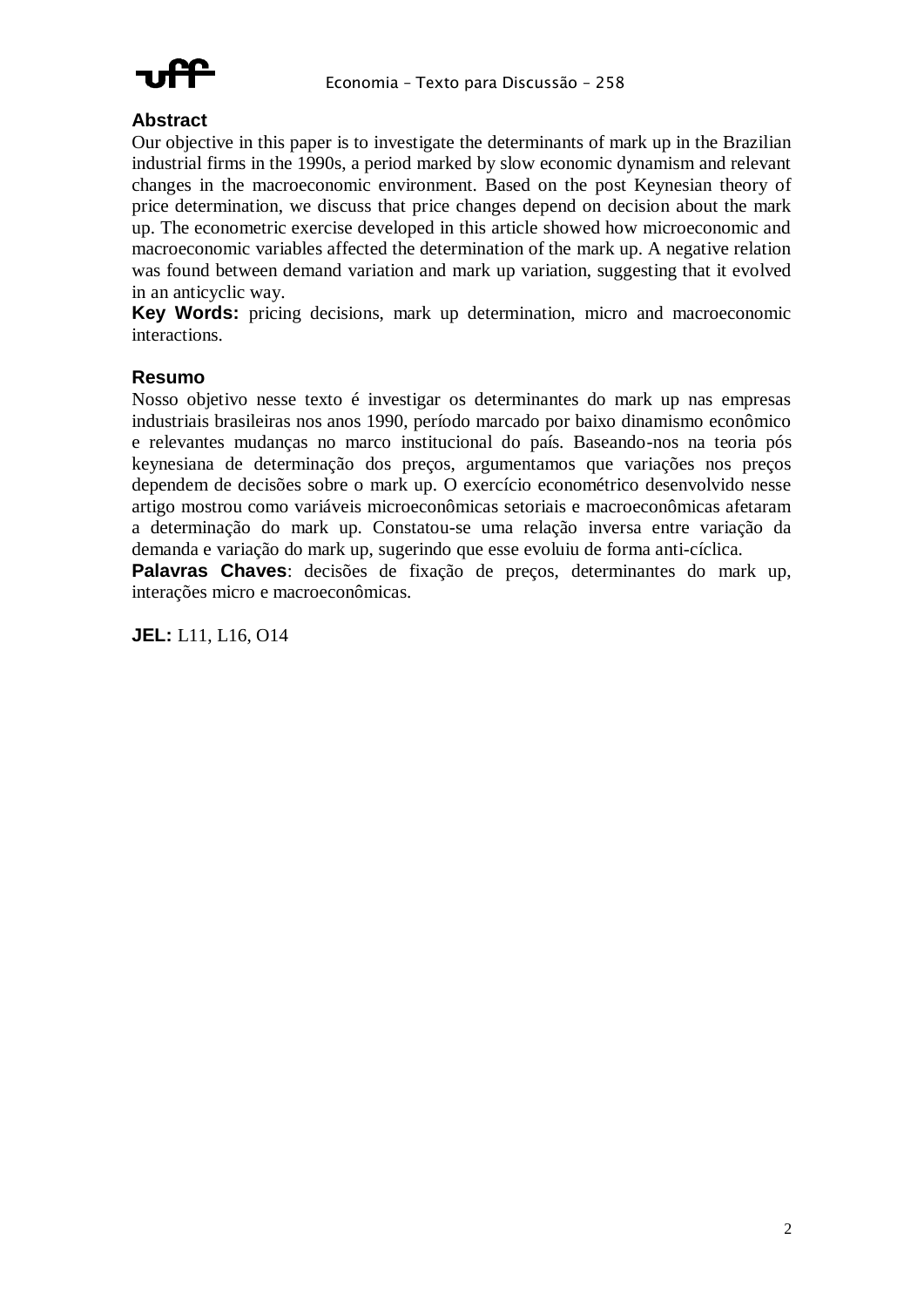

#### **1. Introduction**

The Brazilian economy experienced significant changes during the 1990s. Economic and financial deregulation, price stabilization and privatizations configured a new economic scenario, shaping new attitudes and strategies of agents. In spite of these changes, economic performance was poor during the decade. Economic growth was marked by short periods of growth followed by deceleration periods. The gross capital formation rate, a key variable to explain the dynamism of economies, was of around 17%, whereas current estimates point to an investment level of around 25% as a requirement for a 5% sustained annual growth rate.

Despite the slow growth, the 1990s saw the recovery of industrial productivity, which had been stagnated since the 1980s. This result can be largely attributed to the external deregulation and exchange rate valuation after the stabilization plan in 1994. In this sense, the recovery of industrial productivity can be understood as the result of the change of the relative price vector of productive resources, contributing to an increase in production efficiency. Yet, to what extent did this supply shock affect the decision process regarding price formation by private firms? The motivation for the article is associated to these aspects.

The microeconomic literature points out that the increase in production efficiency as a result of more flexible commercial relations should result in, at least, two positive effects on the economy.<sup>1</sup> On the one hand, a greater exposure to foreign competition should encourage firms to improve their product quality and productivity by employing more efficient inputs. Thus, an increase in economic growth rates should be expected, encouraged by the acceleration in incorporating technological change. As has been mentioned, economic growth rates were low the 1990s. On the other hand, the reduction in tariff and non-tariff barriers should imply in broadening the market for more firms, increasing competition and contributing to a reduction in profit margins. As will be seen in this article, reduction in profit margins was not observed either.<sup>2</sup>

Considering the macroeconomic scenario in the 1990s, the objective of this paper is to investigate the influence of the new economic environment on the industrial firms pricing decision. In this sense, this text discusses causal links and investigates empirically variables that can be identified as having influence in price formation in the 1990s, through the determination of the mark up of industrial firms. Price formation is a key variable to explain the production and accumulation behavior of the firm, because it largely determines the generation of firm's profits. Also, pricing strategies of firms are fundamental to the understanding how monetary policy affects the real side of the economy. In spite of the relevance of the subject, empirical studies about mark up determination in Brazil in recent times are scarce and not conclusive (see footnote 2). In

<sup>&</sup>lt;sup>1</sup> Ferreira & Guillén, 2004 present two other effects, we highlighted only these two.

<sup>&</sup>lt;sup>2</sup> As will be presented in this article, our results about the behavior of mark up of industrial firms in the 1990s showed that the mark ups changed and, in general, increased (Table A1). These results contrast with those found by Ferreira & Guillén (op. cit), which observed that the mark ups changed little. Those authors, when presenting the results of their econometric estimates about the effect of economic deregulation on the Brazilian productivity and production framework, concluded that: "The channel to this increase in productivity is not, apparently, the increase in competition, since there is no statistical evidence of mark up reduction. This is perhaps the most suprising result in the article, the fact that the mark up does not change significantly after commercial deregulation."(p. 527). Moreira and Correa (1997, p. 85), departing from another data base and analyzing the impact of the commercial openness in Brazilian industry from 1990-95, found a different result for mark up behavior. They observed significant decrease in profit margins in industries producing tradables, but increase in Beverage, Pharmaceutics, Cement and Paper and Rubber.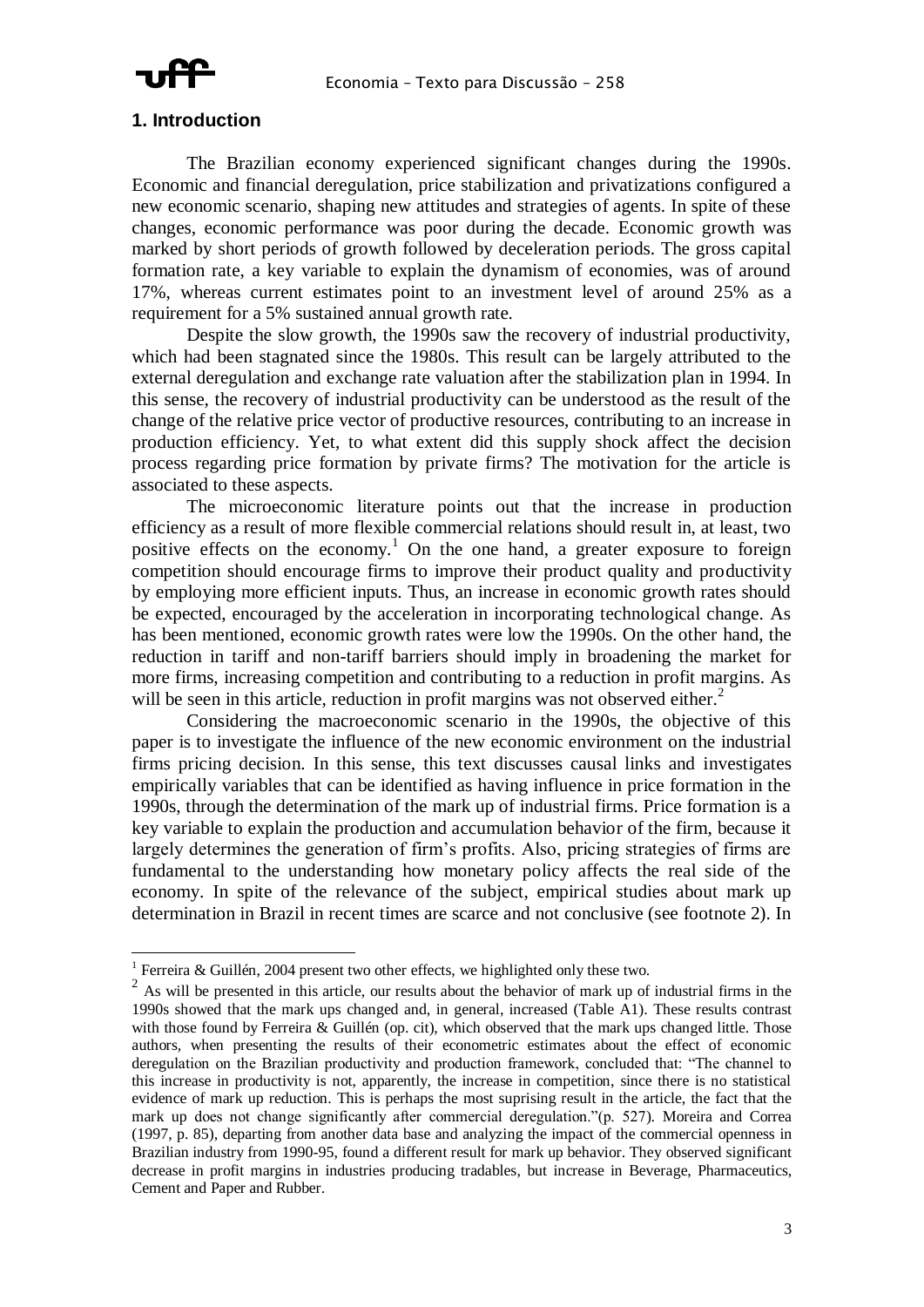

this context the contribution of this paper is to add new arguments to explain industrial mark up behavior in the nineties.

This paper works with the assumption that prices, in a large portion of the economy, are fixed through the application of a mark up over production costs. The main reference here is the classical empirical study of Hall and Hitch (1939). Thus, the key variable that firms administrate is the mark up - not the price itself. But, as pointed out by Sawyer (1981, p. 139) Hall and Hitch approach to price determination does not state the forces determining mark up. In this paper we will assume that the decision about the mark up depends on the firm's perception in relation to the behavior of the market for its product and on macroeconomic environment, given a growth strategy chosen to be followed over time. This hypothesis allows for the establishment of an interesting relation between microeconomic and macroeconomic variables in the firm's decision process, as well as an important interaction between short term and long term decisions (Feijó, 2002). $3$ 

This text develops in the following way, besides this introduction. In section two we briefly present theoretically how the price formation process takes place in the context of an oligopolistic firm deciding under uncertainty. In section three we discuss how changes in the macroeconomic scenario of the Brazilian economy in the 1990s affected the industrial firm's behavior regarding the determination of the mark up. In section four we present the econometric results of the model for the industrial mark up determination in industrial Brazilian firms in the 1990s, and the last section summarizes our conclusions.

#### **2. An overview of price determination in the post-Keynesian literature**

The post Keynesian literature attributes a particular interest in the mark up determination as it considers that production, price and investment decisions are linked to mark up decision<sup>4</sup>. In this literature, mark up behavior is the result of the interaction of a complex set of economic forces.

Under the assumption that decisions are made under uncertainty, firms cannot fully evaluate the consequences of their actions, and therefore determine for sure the price that maximizes their profits. So, the mark up becomes the strategic variable firms manipulate in search of their maximization targets.<sup>5</sup> Post Keynesian authors advocate that price formation process reflects how diversified firms build their growth strategies according to how they perceive the future behavior of demand, costs, and competition. In this sense we recall Penrose's (1959) observation, that it is subjective judgment, rather than objective fact, that is considered in firm's decision making process.

According to the Kaleckian tradition, the supply price in oligopolized markets reflects the firm cost structure and market power. Such power is associated with two factors: the capability of passing on any direct cost pressure to prices, regardless of the competitors pricing policy and the improvement of a firm's relative position in its industry, even in the absence of changes to its cost structure. Consequently, the price-

<sup>3</sup> For references of empirical surveys on pricing, see, for example, Sawyer (1981, chapter 9) and Lee, 1995Appendix A, B and C)

<sup>4</sup> For example, Eichner (1973, 1976, 1985), Harcourt & Kenyon (1976); Davidson (1978), Kenyon (1979); Shapiro (1981); Ong (1981), Feijó (1993), Arestis & Milberg (1993-94), Lavoie (1996), Lee (1998), Downward (2000), Shapiro & Sawyer (2003) among others.

 $<sup>5</sup>$  Davidson (1978), among many others, suggests that prices are formed by means of a mark up rule over</sup> costs given a production level considered as being standard.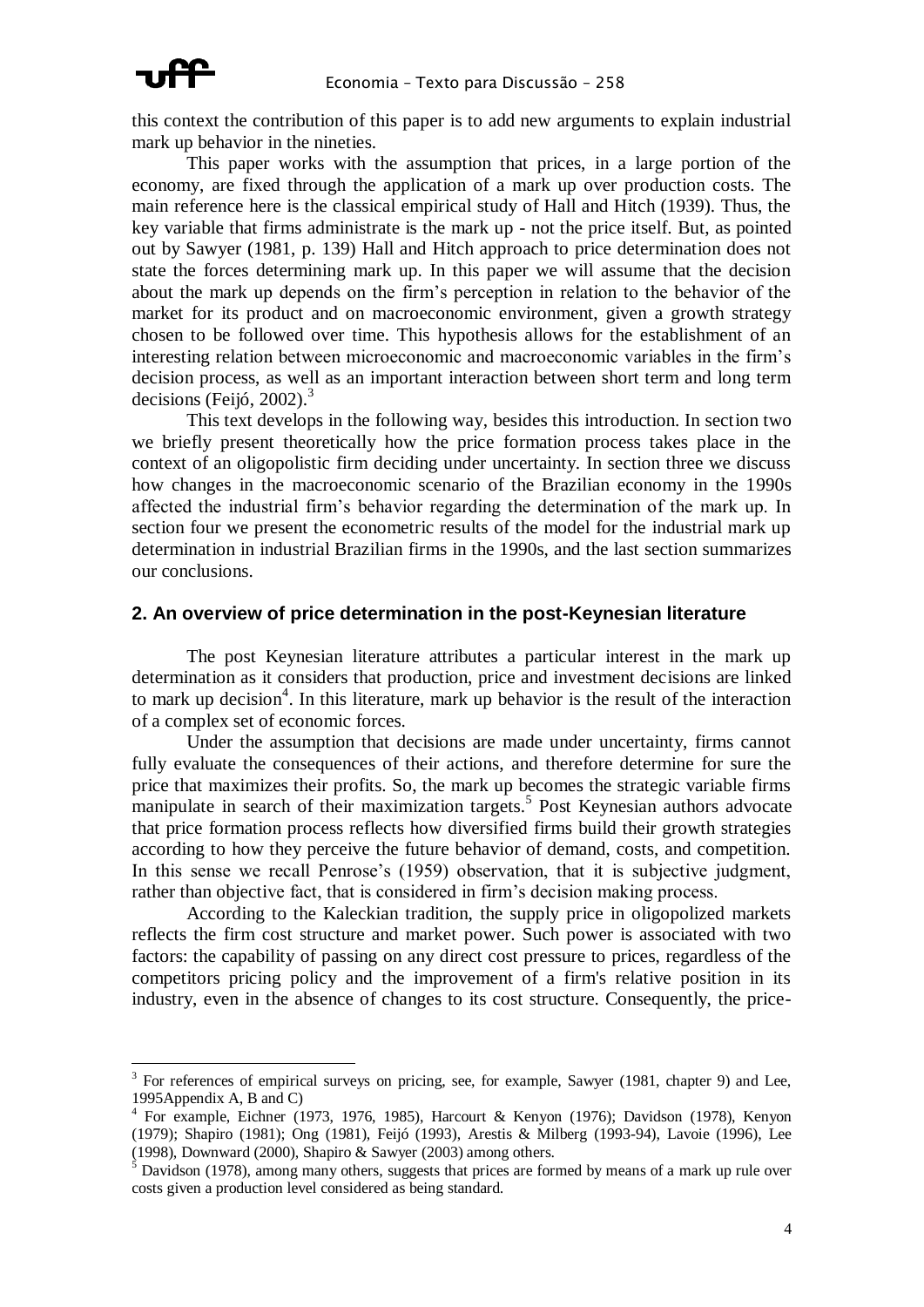

direct cost ratio - a firm's mark up - reveals its discretionary power in fixing price, and it is an indicator of the degree of monopoly.<sup>6</sup>

Besides price determination depending on production costs and demand behavior, in the post Keynesian literature it also depends on the internal fund requirements to realize the firm's investment plans.

Given these behavioral hypothesis, Kenyon (1979, p. 39) proposes a sequence of arguments to explain the determination of the mark up by an oligopolistic firm. First, the firm decides about the future investment plans based on the relation between the observed capacity utilization rate and some desired rate – this desired rate being such that the firm will be capable of meeting a sudden increase in demand for its product; after that, the firm chooses the mark up that will allow it to retain the profits required to fulfill its obligations and meet its strategic objectives. The firm then chooses the mark up that will provide the expected profit level. The firm will maintain this price as long as demand conditions indicate that the productive capacity is adequate, and as long as production costs do not deviate from their normal level.

As Shapiro and Sawyer (2003) pointed out, although prices depend on costs, there is no automatic transmission mechanism in costs to prices, that is, prices depend on the mark up (a strategic decision), as well as on costs. When costs change, the prices do not necessarily change, the mark up over the costs may change instead of the prices.<sup>7</sup>In the same way, when demand changes, firms with oligopoly power will decide to change prices according to their strategy of capital accumulation in the long run. Again, there will be no automatic mechanism linking price changes due to changes in demand.

To sum, assuming that rivalry between firms that constitute an industry is enough to ensure that no investment opportunity is wasted, the strategic variable in the study on mark up behavior is the level of expenses with investment by the firms. Investment decision will be driven by rivalry among firms, market growth expectations and the desire to maintain or broaden markets share.

Minsky (1986), contributed to make deeper the understanding of the interaction process between the microeconomic and macroeconomic spheres by showing how mark up decisions are also influenced by the need to generate cash flow to pay for financial commitments taken on.<sup>8</sup> In this context, the process of price formation and mark up determination by firms should be aimed at generating enough profits (or cash flows) to provide resources for the investment financing process. Firms should, therefore, include in their supply prices an amount that, besides exceeding their costs, should also generate enough funds to sustain or value their capital assets. Prices, in this sense, cannot be treated as functions of the resource allocation and income distribution process only, they must also be related to: a) the need to generate funds that will make the capital accumulation process possible, b) make payments of debts feasible, c) induce and partly finance investments and d) make the acceptance of new financial obligations possible.

<sup>&</sup>lt;sup>6</sup> According to Kalecki (1971) the firm's mark up is determined by the degree of competition between firms in an industry  $(p_i - u_i)/u_i = f_i(p * / p_i)$ , where  $p *$  is the weighted average price in an industry, *u* is the direct cost, and *i* represents the firm's subscription.

<sup>&</sup>lt;sup>7</sup> As presented by Sylos-Labini (1969), the price equation can be written as:  $p = v + qv$ , where *p* is the unit price, *v* represents direct operational costs, and *qv* represents the overhead (over a standard production volume) and an acceptable profit margin per product unit.<br><sup>8</sup> See Fezzeri, et al. (1088) for an empirical exploitation on the links

See Fazzari, et al (1988) for an empirical exploitation on the links between financial structure and real activity. For an empirical analysis of determinants of private investment in Brazil, see Alves and Luporini, 2008.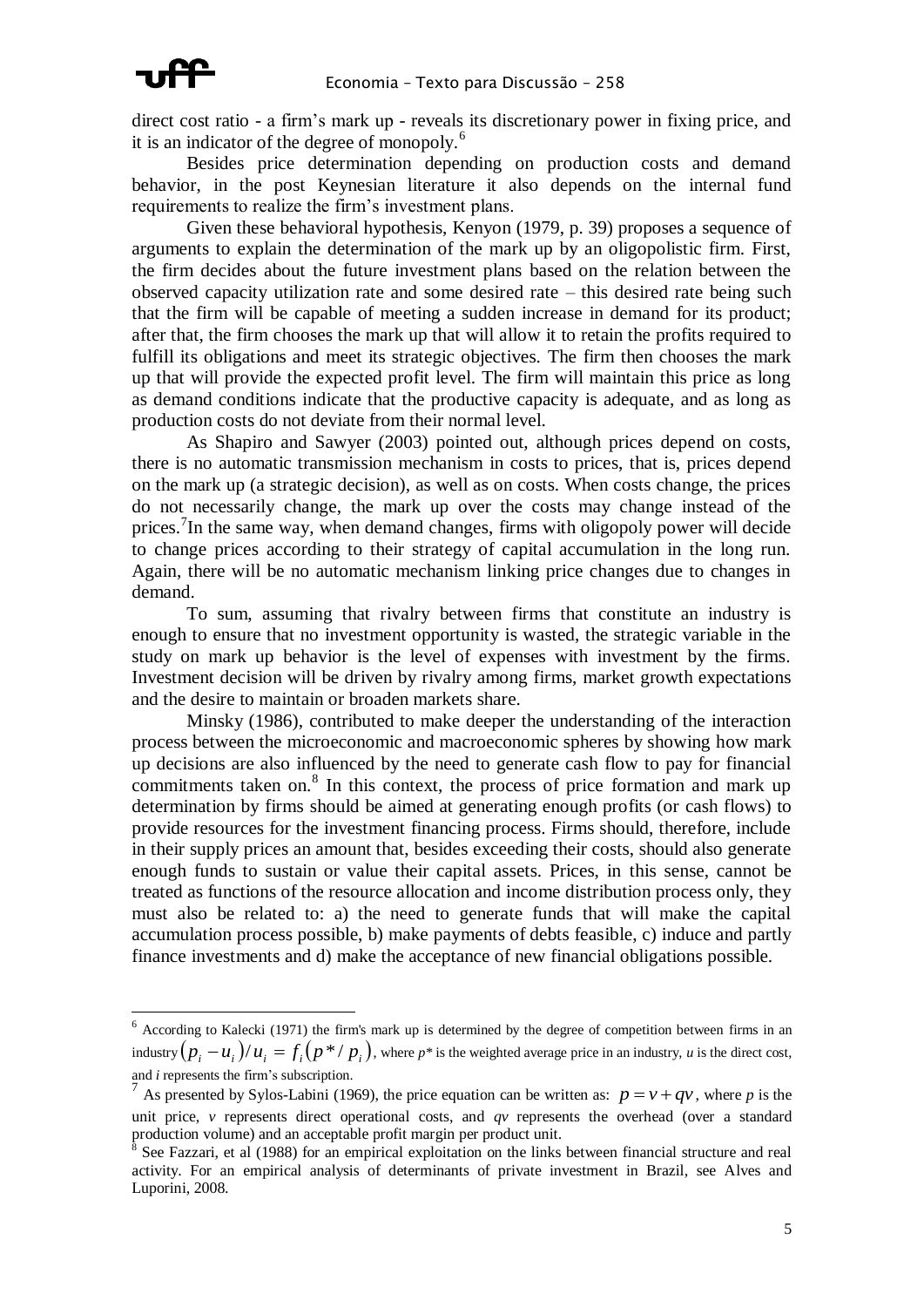In sum, the mark up is a strategic variable that changes both by market influence and decisions made by firms to meet their targets over time. Those targets are established considering the evaluation they make about future prospects of gains, given their perception of the present and future evolution of the macroeconomic context.

### **3. The macroeconomic context of industrial firms in the 1990s**

Economic reforms in the 1990s can be seen as characterizing an important inflection point in the evolutionary trajectory of Brazilian firms. At least two main changes can be pointed out as responsible for this inflection: the end of the high inflation regime after the success of the stabilization plan known as the Real Plan, in June 1994, and the commercial and financial deregulation with the end of tariff and non-tariff barriers, which started at the end of the 1980s.

The end of the high inflation regime implied the end of contract indexation, a practice that pervaded all economic transactions. Indexation of contracts was introduced in the mid 1960s as a gradualist strategy to fight inflation. In the early 1980s, when the annual inflation rate reached over 3 digits, indexation, both formal and informal, started to become generalized in the economy. Since the indexation system promoted automatic price correction based on past inflation, as it became more diffused, it made the price system downwardly rigid and more sensitive to shocks<sup>9</sup>.

# **3.1 Price stabilization**

 $\overline{a}$ 

As mentioned, the 1990s constituted an important inflection point in the evolutionary trajectory of firms in Brazil. In the previous decade, the prevalence of exchange rate protection and of tariff and non-tariff barriers ensured operational profit margins, what did not encourage cost reduction and the introduction of innovations by firms. Moreover, in a highly inflationary context and with widely diffused contract indexation rules, the high level of effective protection allowed firms to informally index their prices on the expected inflation, estimated according to the official exchange rate or the overnight interest rate variation. This defensive behavior by firms aimed at ensuring adequate profit margins and cash flows to preserve their financial capacity toward unexpected cost variations. Investment decisions on long term capital formation were strongly discouraged as, under the high inflation regime, time horizon of decisions is shortened.

A favorable combination of political moment and economic conditions allowed Brazilian government in late 1993 to launch the basis for an economic program that resulted in the end of almost two decades of high inflation. In July 1994 the old currency was replaced for the real. The Real Plan was the most well succeeded heterodox stabilization plan, among others stabilization attempts that started in 1986 with the Cruzado Plan. As the other plans, the Real Plan diagnosed that the Brazilian inflation had a strong inertial component. But differently from the others, it did not put in practice price freezing, confiscation of bank deposits and changing in monetary contracts rules.

In its conception, the Real Plan followed the traditional method of fighting great inflations of the 20th Century: recovery of trust in the national currency by guaranteeing

<sup>&</sup>lt;sup>9</sup> For a discussion about the high inflation regime in Brazil, see Feijó & Carvalho, 1992. For an extensive investigation about pricing dynamics in the industrial sector in 1960s and 1970s, see Considera (1981).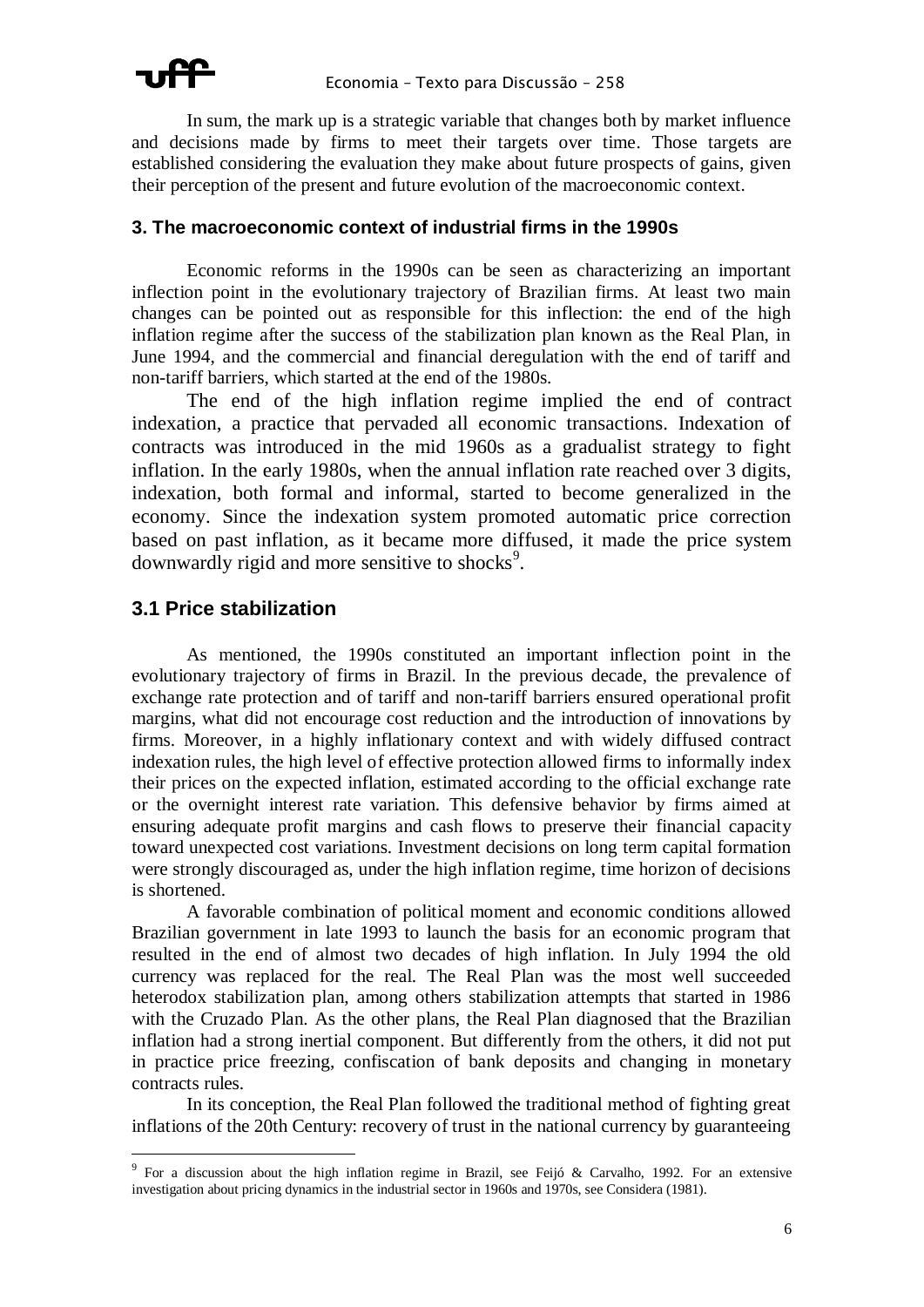

its external value. The monetary anchor was the stabilization of the rate of exchange through the inflow of external financing and the accumulation of foreign reserves in an amount enough (so it was believed) to discourage speculative attacks against the fixed parity. After so many disappointments in previous stabilization plans, the objective of the economic team responsible for the Real Plan was to implement it gradually, without surprises. So the replacement of the currency was made, in a first stage, substituting the old currency for an indexed currency, daily updated. At the end of June 1994, the new currency was finally launched. The fiscal issue was a concern when formulating the announced plan in late 1993, so at the time of the introduction of the new currency the financial situation of the public sector was comfortable.

#### **3.2 Opening of the economy**

Commercial and financial deregulations were being processed since late 1980s. At the time of the Real Plan was launched, the country had rejoined the international financial market, which allowed for a significant accumulation of international reserves<sup>10</sup>. We can say that the success of the Real Plan in keeping prices under control relied, in a great extent, on the use of the fix exchange rate as an anchor for domestic prices. Excess of external liquidity, together with high domestic levels of interest rate, caused a strong valuation of the real. So, on one hand, the opening of the economy increased competition, what contributed positively to restrict mark ups, and it was an important factor to stop the process of passing on costs pressures to final prices. On the other, the valuation of the real aided to keep domestic prices under control.

The monthly inflation rate in Brazil did not return to two digits, except in 1999, when the fix exchange rate regime was abandoned and a flexible regime was adopted. Despite the consumption bubble in 1995, the exchange rate crises in Mexico in that same year, the Asian crisis in 1997 and the Russian crisis in 1998, economic authorities, through demand contention policies, managed to keep inflation under control until the end of 1998. Therefore, the Real Plan knocked down the Brazilian chronic inflation. In 1993, it was of around 2708% per year, and in 2005 it was close to 1%.

#### **3.3 Financial fragility after stabilization**

 $\overline{a}$ 

Thus, from 1994 onwards the economic environment was one of a low indexation level, a permanent and successful inflation control policy, but with low growth rates. Economic policy showed a stop- and- go pattern, signaling to economic agents that inflationary threats would be fought by strict demand control. The main threats came from the external crisis mentioned above.

Peripheral economies, like the Brazilian, had always been more vulnerable to debt crisis, and the globalization process in the 1990s did not diminish this vulnerability. The financial deregulation process of the Brazilian economy involved the promotion of attractive financial assets that could be taken over by international

 $10$  Before the Real Plan, Brazil managed to more than triple foreign reserves. In 1989 they were of around US\$9.2 billion, they rose to US\$23.7 billion in 1992 and reached US\$32.2 billion in late 1993, when the Real Plan was announced. At the time of the Monetary Reform, the reserves were more than US\$43 billion, a level that corresponded to 18 months of imports and more than enough to sustain the setting of the exchange rate as an instrument of the stabilization policy. Other aspects of the Brazilian foreign sector at the time of the plan were also solid: trade surplus in 1993 was US\$13.3 billion and the current transactions deficit US\$675.9 million.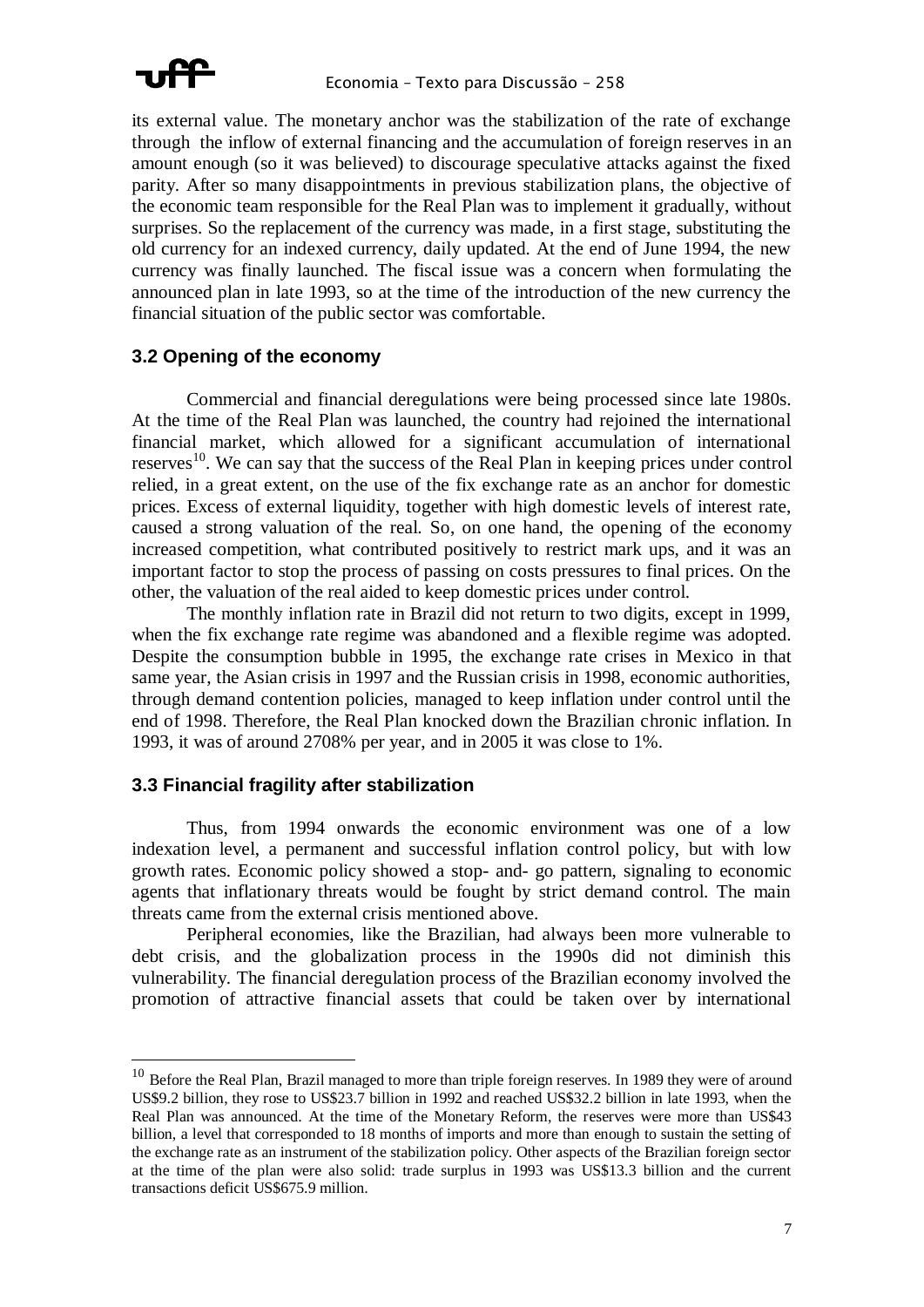

investors – such as public debt securities with short term of maturity and high liquidity, shares of companies under privatization, and so on.

Emerging markets are in general more affected by changes in moods and opinions concerning the sustainability of their respective exchange rate. So, given the intrinsic financial fragility of recently stabilized currencies, it was necessary that assets offered to attract foreign capital produced high capital gains. In this way it was observed that the process of rapid deflation was followed by a slow drop in nominal interest rates. Real interest rates could not be reduced below certain limits established by the spreads demanded by foreign investors to acquire and keep in their portfolio assets denominated in a weak valued currency. This means that the Brazilian stabilization process was intrinsically vulnerable in direct proportion with the dependence on the entrance of foreign resources. In those conditions, the stabilization that was attained was placed under permanent threat of rupturing, and so was perceived by economic agents.

A combination of valued real exchange rate in a context of open economy contributed to the production of permanent current transactions deficits. The year of 1995 is a landmark for the country's foreign accounts, given the magnitude of the changes that occurred: the trade surplus of US\$10.5 billion in 1994 gave place to a deficit of US\$3.5 billion and the result of the current transactions, from a deficit of US\$1.8 billion (0.3% of GDP) became US\$18.4 billion (2.5% of GDP). This result occurred in an environment of low growth.

The tendency to produce current account deficits would have required the implementation of structural policies aimed at equalizing the conditions of foreign and domestic competition, besides gradual adjustments to the exchange rate. However, the liberal economic policy followed, adopted as the main instrument of control of the macroeconomic policy the interest rate, which was kept at high levels, with negative impact on public and external deficits and on investment decisions in fixed capital.

Lastly, the same exchange rate valuation that supported fast deflation, broaden the component that in the formation of the interest rate was correlated with the expectation of exchange rate devaluation. So, to keep credibility on the parity of the exchange rate, the manipulation of the interest rate was the only instrument of monetary policy used every time the real underwent a speculative attack. To contain the outflow of capital in the face of foreign crisis, domestic interest rate suffered sharp increases, and this happened in 1995, 1997 and 1998 after the Mexico the Asian and the Russian crisis, respectively. Therefore, it is not surprising that Brazil displayed after 1994 the highest interest rates among the emerging economies and for global standards – average of above 20% per annum. In early 1999 the exchange rate was devaluated, and the fix regime abandoned.

#### **3.4 Private production and investment decisions in the 1990s**

From the firms' point of view, with the commercial deregulation process, they were induced to focus their activities to become more competitive. Privatizations, in turn, opened up opportunities for buying and selling companies which, together with the corporate market dynamism, leveraged the restructuring of firms in the industrial and service sectors. The sensible broadening of domestic markets brought by monetary stabilization and the over valuation of the real created favorable conditions for a number of firms to respond to the competitive pressure produced by imports, through modernization and improving quality of their products. However, as already mentioned, the new more competitive scenario did not stimulate growth.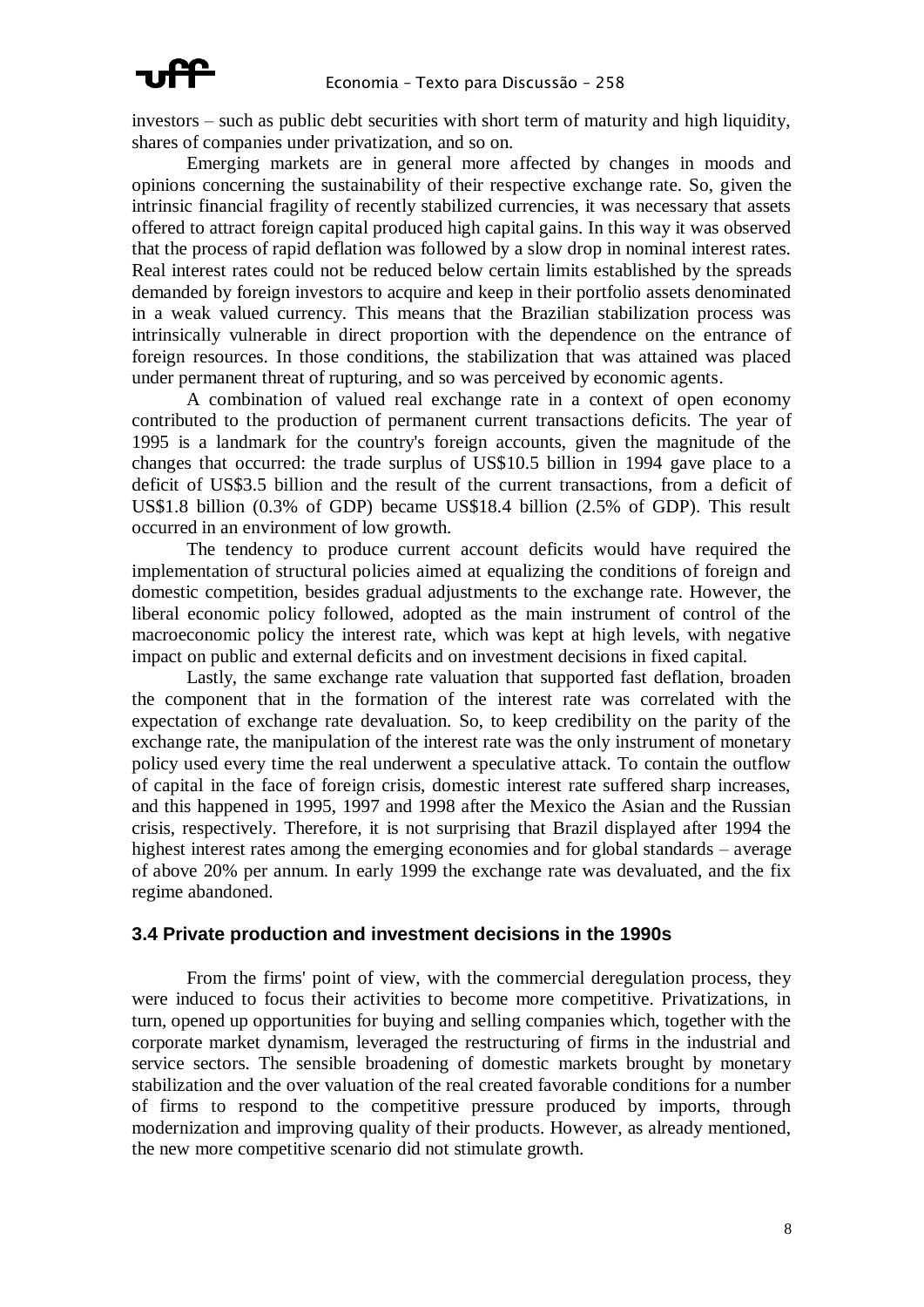Modernization implied more imports. So, after a long hibernation period the Brazilian industrial structure underwent a process of renewal/modernization of the basket of products offered, and the massive absorption of organizational and technological improvements known as productive catch up. In this sense, the exchange rate valuation played a dual, contradictory, role of lowering the price of foreign competing products on one hand, and of inputs and capital goods responsible for the productive modernization and diversification of production lines, on the other. It should be remarked that Brazilian industry reacted positively to the new opportunities and challenges. The effects were shown in the industrial productivity growth. Between 1991, before the commercial deregulation, and 1999 labor productivity grew 8.8% yearly<sup>11</sup>. As the level of investment in fixed assets was very low, industrial employment severely decreased.<sup>12</sup> The rate of gross capital formation as a percentage of the GDP was around 17% between 1991 and 1999.

So, despite the punitive macroeconomic environment, the significant growth in productivity, opened space to the drop in production costs. This finding suggests the hypothesis that although the real exchange rate dropped 48.4% between 1985 and 1998,  $13$  the drop in real prices perceived by the exporting sector was compensated by the reduction in unit costs, which in this way preserved the profit margin/mark up. Perhaps this fact explains why exports grew non-stop between 1991 and 1998, leaping from US\$31.6 to US\$51.1 billion in a valued exchange rate context.

The exchange rate valuation that occurred after the Real Plan in 1994 had different impacts on price formation among the sectors. Non-tradable goods firms, mainly in the service sector, were in a better position to manage the tradeoff between the desired mark up and preservation of the market share. The same did not happen in tradable goods sector, basically from the manufacturing firms that were exposed to greater foreign competition. The valuation of the exchange rate induced to replacement of local production for imports, mainly those that had abundant international supplier credit at low cost.<sup>14</sup> So, de-industrialization followed the opening of the economy.

The constant threat of a sharp devaluation of the currency added more uncertainty in the macroeconomic context, affecting negatively long run expectations. Overvaluation of the currency discouraged projects aimed at exporting, promoted a shrinking of important chains of production – also affected by predatory imports – and increased foreign property share in the domestic capital stocks.

The impact of high domestic interest rates might also have been different for sectors, depending on the access firms had to the credit market- domestic and international. However, as we have already seen, investment decision in fixed assets were kept low, given in part the uncertainties surrounding the long run prospects of growth of the economy and the high cost of finance. Even firms with access to international capital markets that could take advantage of lower interest rates to finance investment, might have been affected negatively in the formation of their investment expectations by the external vulnerability of the financial accounts of the country.

To sum, financial and commercial deregulation, the change to the exchange rate regime, and price stability significantly altered the price formation process in Brazil from mid nineties on. The commitment to maintain operational revenue, current

 $\overline{a}$ 

 $11$  According to the monthly industrial surveys of the Brazilian Statistical Office.

<sup>&</sup>lt;sup>12</sup> As a consequence, informality rose in labor market.

<sup>&</sup>lt;sup>13</sup> This result is obtained when the deflators used are the wholesale prices – PPI and IPA. When consumer price indexes are used, this drop is of 67.1%.

In our econometric study reported further on, we found that the real exchange rate had direct influence on the mark up, it being the most significant component to explain the determination of the mark up in the period*.*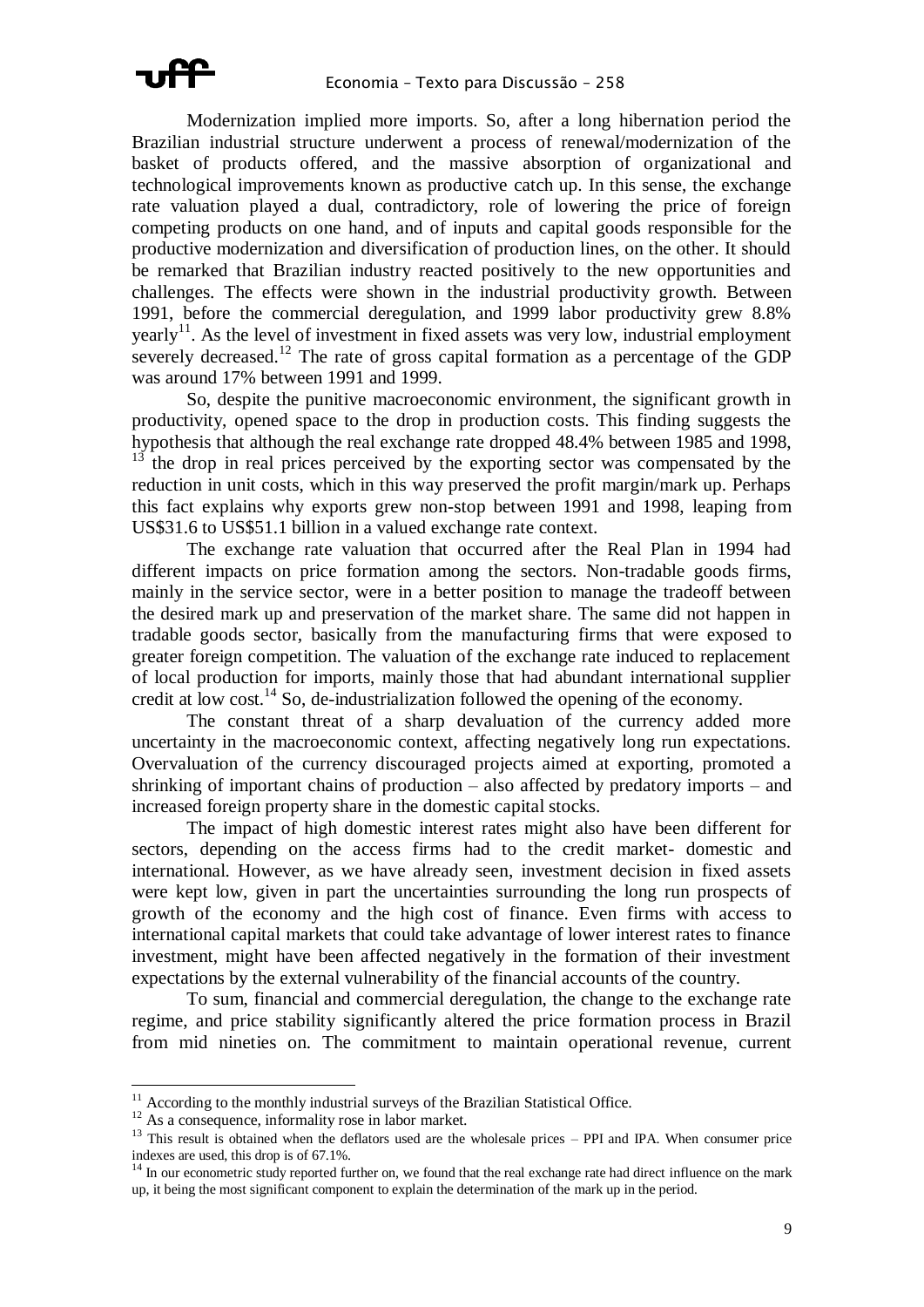

profitability and profit margin, in a context of high uncertainty, given the vulnerability of the economy to foreign crisis and high exposition to international competition, required from firms changes in production and pricing strategies, technological restructuring, and very often the acquisition of new assets or the sale of existing ones.

Given this macroeconomic scenario in the 1990s, the objective of the next section is to empirically investigate the influence of microeconomic variables and the macroeconomic context on the industrial firms' determination of the mark up. In this sense, at the macroeconomic level, it is assumed that inflation, interest and exchange rate variables, the level of commercial and financial deregulation and the domestic aggregate demand performance delimited the firms' potential cash-flows. At the microeconomic level, it is assumed that the supply price reflects the firms cost structure and market power. Given these conditioning factors, firms sought to define current mark ups to their direct average costs which, by ensuring their business profitability, generated income flows and profit margins capable of securing their expansion strategies. Hypothetically, such strategies are basically aimed at defining the adequate level of barriers against the new entrants, and ensure an adequate mix of self-financing and external financing for investment funding.

#### **4. Determinants of mark up in the manufacturing industry in the 1990s**

In the mark up determination model for the Brazilian industry in the 1990s, both macroeconomic and microeconomic variables were considered according to the theoretical arguments developed above. Given the availability of data, the mark ups were constructed for industrial sectors, and not industrial firms, considering prices and average production costs as references. In this sense, changes in terms of monopoly power and changes in intra-firm cost structure were not captured.<sup>15</sup> We believe that even with such limitation, the exercise undertaken presented interesting results that are widely consistent with the theoretical discussion presented.

#### **4.1 Econometric Procedures and data estimates**

Our objective is to emphasize economic and intuitive arguments to explain the determination of the mark up in the Brazilian industrial firms in the 1990s. We chose to employ clear and intuitive estimation procedures, however in a very strict sense.

Tests were carried out for the presence of common unit roots to all crosssections, as well as tests with individual unit root process. In general, the results are inconclusive, but there are series  $I(0)$  and  $I(1)$ . However, the power of these tests is strongly affected by the size of the sample. Preliminary experiments indicated that the series are cointegrated, although this conclusion does not hold in the presence of series with different integration order.

In the estimated models (equations) no evidence was found of nonstationarity in the common and individual idiosyncratic errors, which is coherent with the fact that the panel data have a common factor (Bai & Ng, 2004). In face of this argument, it was decided to estimate the model in levels. <sup>16</sup>.

The model specification followed the criterion of starting from the more general to the more parsimonious specification following the analysis of common factors. Since the preliminary experiments indicated the presence of a strong serial correlation, the

<sup>&</sup>lt;sup>15</sup> As our sample captures large firms, the dispersion of individual mark ups should be low. For a discussion about mark up dispersion, see Roberts and Supina, 1997

<sup>&</sup>lt;sup>16</sup> The reported analysis is not included in the article but is available for anyone interested.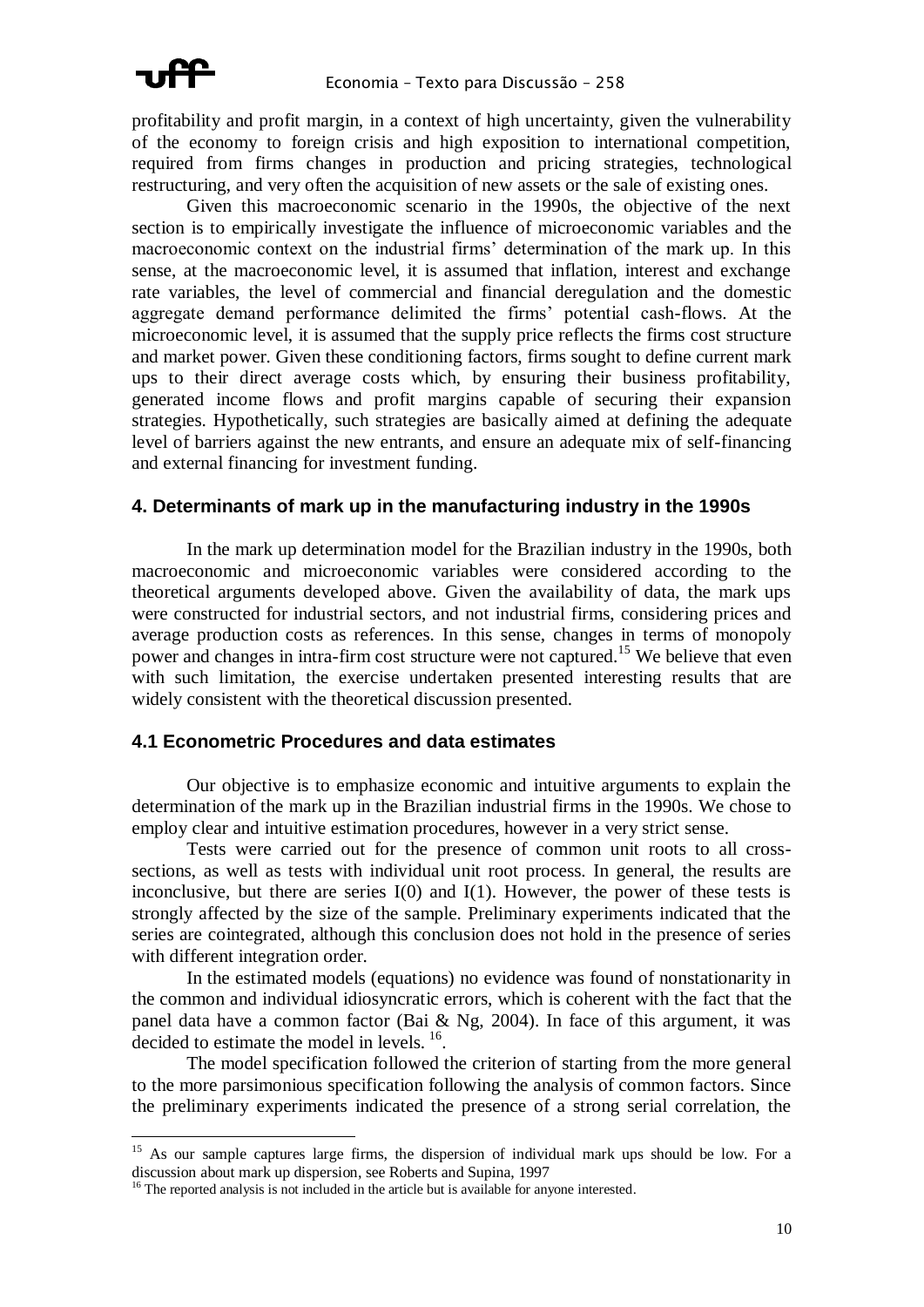

error term has been specified as a first order autoregressive process – AR(1). This, however, was not sufficient to eliminate the entire autocorrelation for several models. Also, a dummy for economic policy was included to reduce the size of the outliers present in 1993 and 1999, and this way obtain residuals closer to being Gaussian ones.

The selection criterion of the equations estimated was to choose those which residuals presented none or little serial correlation. This criterion eliminated all specifications with fixed and random effects, as well as equations with variables as first differences. The same procedures were applied to the SURE specifications.

The models were estimated by FGLS and the coefficient of the variance matrix was estimated with the White robust estimate version corrected by the degrees of freedom, which is designed to accommodate arbitrary serial correlations and timevariant variances of the disturbances.<sup>17</sup>

The panel model is specified as follows:

$$
Y_{it} = \mathbf{X}_{it} \mathbf{\beta}_X + \mathbf{Z}_{it} \mathbf{\beta}_Z + \mathbf{D}_t \mathbf{\delta} + u_{it}
$$

for M cross-sectional units ( $i = 1, \ldots, M$ ) and T time periods ( $t = 1, \ldots, T$ ) and where Y  $_{it}$  is the mark up value (MU),  $\mathbf{X}_{it}$  is the vector of k explanatory macroeconomic variables

 $\mathbf{X}_{it} = \left[ X^1_{it} X^2_{it} ... X^k_{it} \right], \mathbf{Z}_{it}$  is the vector of g explanatory microeconomic variables  $\mathbf{Z}_{it} = [Z^1_{it} Z^2_{it}... Z^s_{it}], \mathbf{D}_t$  is the vector of s dummy variables  $\mathbf{D}_t = [D^1_{t} D^2_{t} \cdots D^s_{t}]$  and

$$
\boldsymbol{\beta}_X, \boldsymbol{\beta}_Z, \boldsymbol{\delta}
$$
 are vectors of coefficients  $\beta_X = \begin{bmatrix} \beta_{X1} \\ \beta_{X2} \\ \vdots \\ \beta_{Xk} \end{bmatrix}, \ \beta_Z = \begin{bmatrix} \beta_{Z1} \\ \beta_{Z2} \\ \vdots \\ \beta_{Zg} \end{bmatrix}, \ \delta = \begin{bmatrix} \delta_1 \\ \delta_2 \\ \vdots \\ \delta_s \end{bmatrix}.$   $u_{ii}$  is an

error term that follows a stationary AR (1) process  $u_{it} = \rho u_{it-1} + \varepsilon_{it}$ , where  $|\rho| < 1$  (i.e. strictly stationary),  $\varepsilon \approx N(0, \Sigma)$  and  $\Sigma$  is the variance-covariance matrix of order M. We consider the following explanatory variables:

$$
\mathbf{X}_{it} = [PIBS_{it}, PEN_{it}, IPASR_{it}, Q_{it}, RA_{it}] \text{ and } \mathbf{Z}_{it} = [ML_{it}, RI_{it}, GA_{it}]
$$

Where:

 $\overline{a}$ 

 $MU = mark up$ , constructed as the quotient of the value of production of one sector by the sum of its respective intermediate consumption, salary and contributions, obtained from the input-output matrix of Brazil from 1985 and 1990 to 1998. For the year of

 $17$  Although the GMM estimation model is more general than those presented in the paper, estimation dynamic panel data presents many problems. We performed many trials in order to study most DPDs models as possible. Most specifications displayed reasonable diagnostic residuals. However, in all estimated models the coefficients of variables as imports penetration, real interest rate, sector GDP and investment profitability are non-significant and/or have wrong signals. The relative sector price may be significant or not. In general, only the current and the lagged real exchange rate are significant and have correct (positive) signal. To sum up, the fitted models have no economic meaning because only the exchange rate matters in determining the mark up behavior. Therefore, in spite of being concerned about the simultaneity of the microeconomic variables, like profits margin and investment profitability, we chose to discard DPG/GMM estimation. Furthermore, if we do not employ lagged variables we can catch the long run relationship among the mark up and some intervening variables which sheds light on the firm's decision process.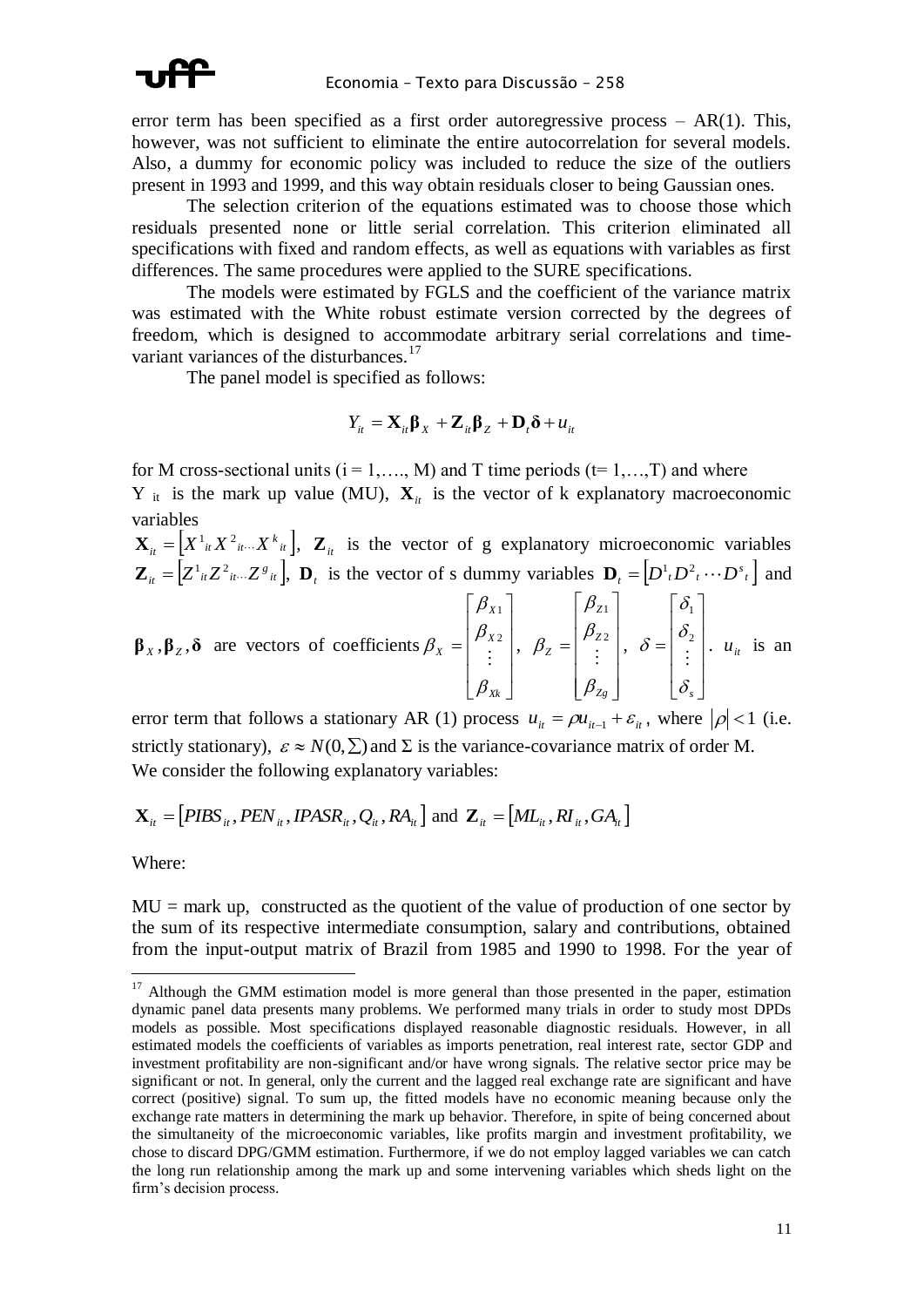

1999 mark up was estimated using the quotient of the variation of the sector IPA – the Brazilian wholesale price index from the Getúlio Vargas Foundation (FGV) - and the sector cost variation index from the Foreign Trade Foundation (FUNCEX). Table A1 (Appendix) contains the annual mark up estimates for the 26 sectors. The last line and column contain the annual and sector averages and standard deviations, respectively.

PIBS = sector GDP; obtained from the National Accounts computed by the Brazilian Statistical Office (IBGE).

PEN = imports penetration coefficient, calculated as the quotient of the value of imports by sector and the difference between the sector value of production and its net exports, all estimates obtained from the input-output matrix produced by IBGE.

 $IPASR$  = relative annual sector producer price index, calculated by dividing the sector wholesale price index (IPA) by the manufacturing industry index. The monthly indexes were aggregated by the annual average. For the petroleum refinement sector (RPE) it was constructed an index based on the annual prices of petroleum, computed by the National Agency of Petroleum (ANP).

RA = annual real rate of interest; obtained considering the nominal basic rate of interest (SELIC) determined by the Brazilian Central Bank, discounted by the inflation rate obtained through the monthly general price index (IGP-DI) from FGV.

 $Q =$  real exchange rate, defined by the value of the dollar in domestic currency times the USA producer price index (PPI), divided by the FGV wholesale price index, both indexes, August 1994=100. The real exchange rate was calculated for the month and aggregated by the annual average.

 $ML =$  profit margin; calculated from the Annual Net Profit Results  $^{18}$  and the Company Net Operational Revenue that is available at Gazeta Mercantil Annual Balance. The indicator is calculated as Net Profit/Net Operational Revenue.

RI = investment profitability, calculated from Gazeta Mercantil Annual Balance considering the relation Asset Equivalence Result/Asset Balance Value

GA = sector leverage degree, calculated from Gazeta Mercantil Annual Balance considering the relation Net Debt/Net Worth.

Finally, it should be added that the primary data used in this paper was obtained from a survey originally developed for ECLAC- Economic Commission for Latin America (Miranda et al, 2001). Despite the availability of the mark up series for the period from 1985 to 2000 we chose to analyze in this paper a shorter period (1990- 1999) that contained data for all variables of interest (8) and the highest possible number of sectors (26). In this way we built up a database of balanced panel (balanced panel data), containing 243 observations.

 $\overline{a}$ <sup>18</sup> Value stated in the Results Balance Sheet after reverting the interest on own capital.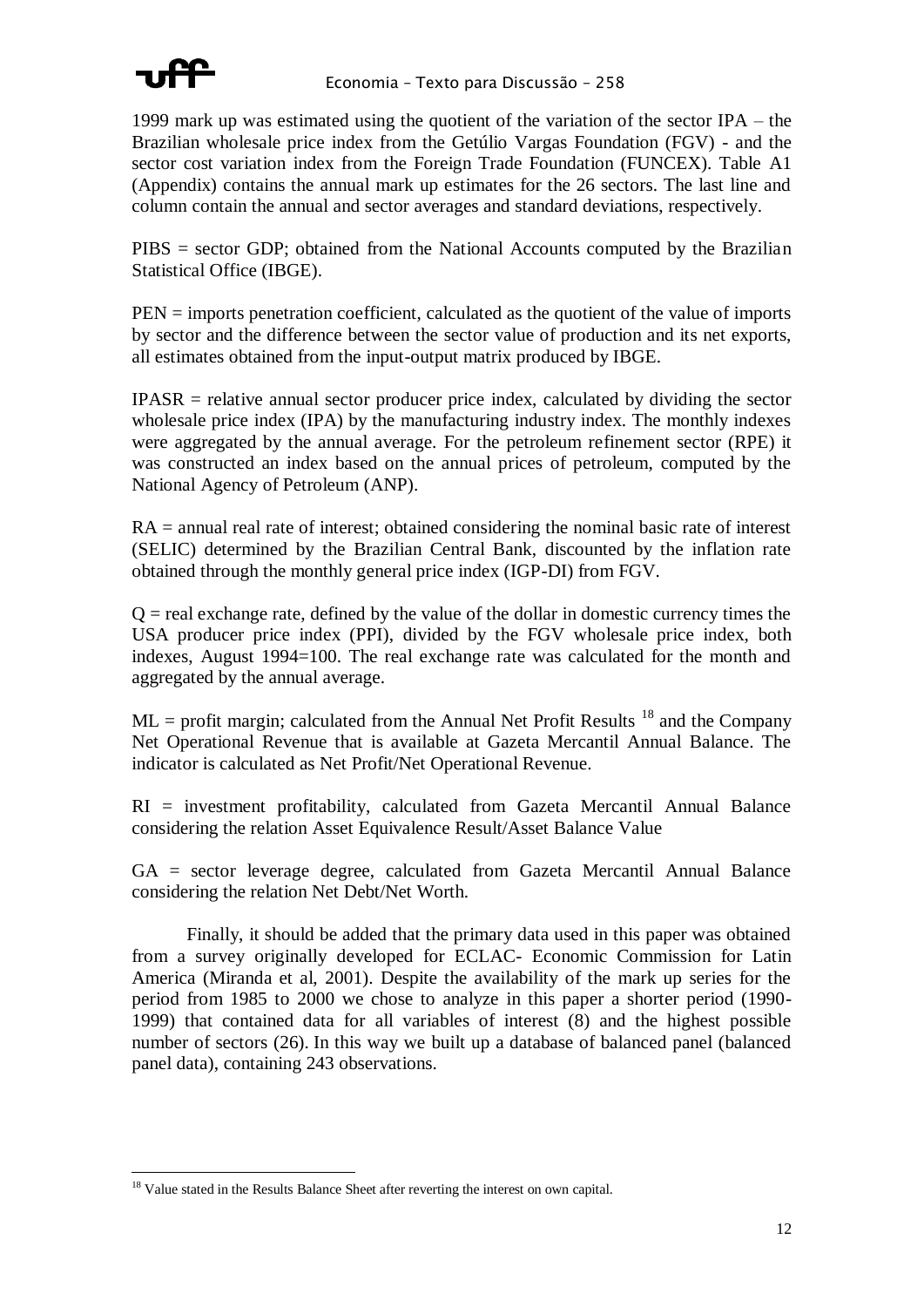

#### **4.2. Results**

 $\overline{a}$ 

The estimated models (4) are presented in Table 1. Table 2 contains reports of residuals diagnostics.<sup>19</sup>. All equations contain an autoregressive term to soften the residual serial correlation. The dummy for economic policy was not introduced in specification 1. As suggested above, the irrelevant variables were deleted from the equations. <sup>20</sup> In equation 3 the variables are specified in logarithms. In equation 4, the cross-section GDPs were replaced by the annual sector average GDP (PIBSM) as it was observed that, due to the lack of data, in several sectors GDP data was repeated.

In Table 2 it can be noted that equation 4 presents residuals closer to being Gaussian and IID. Although the self regressive term coefficients are high, they are all statically smaller than 1. By observing the  $AR(1)$  process impulse-response functions – not reported – in all models, they are found to be stable, that is, converge to zero. The equation in logarithms is the one that presents the best stability standard.

The most interesting finding in the econometric exercise is that the sector GDP (PIBS) presented a negative sign in all 4 selected specifications, suggesting that the mark up behavior showed an anticyclic behavior in the period of the study. Considering that mark ups did not show a trend to fall after the opening of the economy (Table A1), this can be interpreted as an important indication of the defensive behavior of firms that were exposed to greater uncertainties as the macroeconomic context changed significantly in the 1990s.

Higher uncertainty, in spite of the stabilization of prices from 1994 onwards, might explain why industrial firms in a more competitive scenario and showing significant productive gains did not lowered their mark ups, neither did increase their capital accumulation in fixed assets. In a macroeconomic context of slow growth and high uncertainties about the future, given mainly the high degree of external vulnerability of the economy, the rational choice for firms was to use their market power to preserve their market share. In equation 3, for example, a 1% increase in the sector GDP (PIBS) induces to a drop in the mark up of approximately 0.001%.

Besides this evidence, in all the equations the signs of the relevant variables correspond to the theory forecast. Starting with the macroeconomic variables, we observe that when the real exchange rate variable (Q) rose, it increased the domestic protection degree in relation to imports, also implying in the increase of the mark up. During a large part of the period analyzed, the exchange rate was overvalued, reducing the domestic production protection degree and therefore the exchange rate contributed to contain the firms' mark up. As already mentioned this variable was the most significant component to explain the determination of the mark up in the period.

The variation of the relative price of the sectors (IPASR), that is, a variable that captures the firm pricing power, implied an increase in the mark up. The positive sign confirms the hypothesis that firms with market power used it to maintain or broaden their market share.

<sup>&</sup>lt;sup>19</sup> The reports on the models presented contain the  $R^2$  statistics, standard regression error (SER), F statistic p-value, Durbin-Watson (DW) statistic together with its *p-value* The asymmetry coefficient (sk) the excess residuals Kurtosis (ek) are also reported. Besides the Ljung-Box statistics *p-values* [Q(p)] for the second, fourth, sixth and eighth order to test for the presence of serial correlation in the residuals; Bera-Jarque (BJ) to test the normality; Goldfeld-Quandt [GQ(h)] for the heteroskedasticity; and the BDS (bootstrap) test for independence of residuals specified with dimension 6 and distance of 0.7.

<sup>&</sup>lt;sup>20</sup> Note that none of the specifications of the asset profitability appeared as significant, and therefore they were eliminated.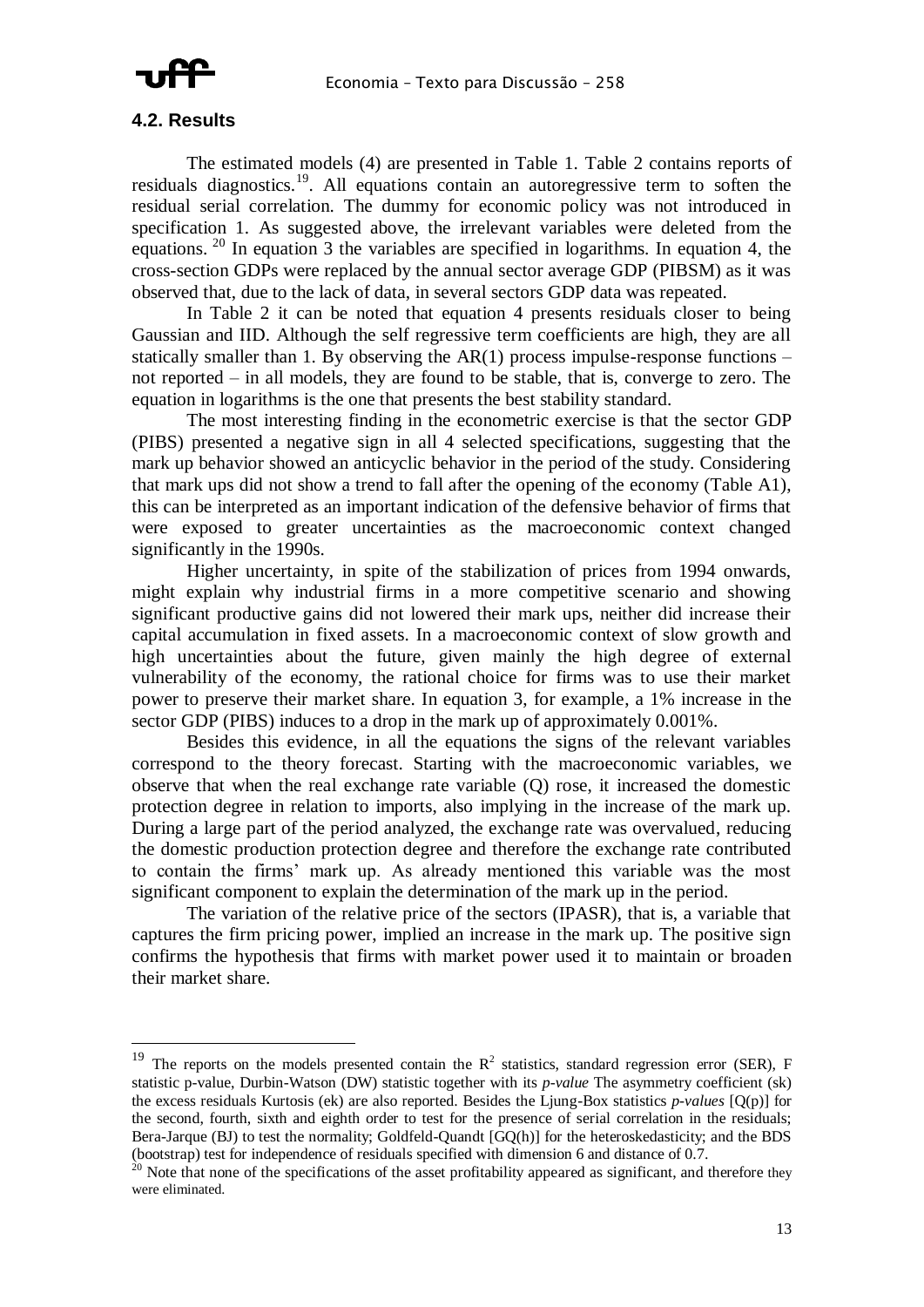

The rise in the real interest rate (RA), raises the cost of loans, stock loading and reduces the aggregate demand and, therefore, tends to reduce sector mark ups. During the 1990s, the real interest was maintained in high levels and the aggregated demand controlled most of the time, a fact which also contributed to compress the mark ups.

Taking equation 3, for example, imports penetration degree (PEN) has the highest negative impact, that is, a 10% increase in the economy opening degree implies a 3% drop in the sector mark ups. This result confirms the importance of foreign competition through the process of economic opening in containing tradable goods price increases.

Finally, variables that represent microeconomic relations explaining the mark up behavior -profit margin, investment profitability and the degree of leverage - presented the expected sign. Profit margin directly affects mark up determination (equations 2 and 4). Investment profitability variable (equations 2 and 4) showed a positive effect on the mark up, which indicates that the mark up behavior is related to the investment decision. The degree of leverage (GA) presents a negative relation with the mark up, which means that a smaller leverage power pressures the demand to generate internal funds to finance investments. About this evidence we should remark that Pereira and Carvalho (2000, p.18) observed growing industrial firm leverage levels after monetary stabilization in Brazil. However, according to the authors, these levels would be relatively low when compared to the average for Asian countries in the 1990s, for example. The observation that there was an increase in the leverage power and that the investment level in fixed assets was relatively low reinforces the anticyclic behavior of the mark up, which aimed at preserving firm's the market share.

#### **5. Conclusion**

 $\overline{a}$ 

The discussion about the behavior of industrial mark up in Brazil in the 1990s has produced little consensus among authors. We believe that part of the difficulty in dealing with this subject is the lack of a compatible official statistical data for the industrial sector for the decade that limited empirical studies.<sup>21</sup> In this context we believe that the contribution of this paper to the literature has been to bring some empirical evidences about mark up behavior based on a post Keynesian interpretation.

In order to accomplish our objective we started with a brief presentation of the post Keynesian pricing theory. According to this approach, the mark up is the strategic variable that firms administrate according to the perception regarding their opportunities of growth, In this perspective price variations depend on decisions about the mark up, and it is the need to accumulate internal resources aimed at financing growth that it is understood as the main motivation to the determination of the mark up. In conclusion, there is no automatic mechanism to explain how costs and demand pressures are pass on prices. Post Keynesian pricing theory establishes a complex set of interactions among micro and macroeconomic variables to explain price changes in monetary economies.

With this analytical perspective in mind, we presented the macroeconomic scenario of the Brazilian economy in the 1990s. This scenario was marked by price stabilization and economic opening. A combination of domestic high interest rate, fix exchange rate regime and high uncertainty in the external environment lead the economy to a stop-and-go pattern of growth. Opening of the economy and exchange rate overvaluation had a dual contrary effect on pricing decisions of industrial firms: it

 $21$  It should be observed that industrial surveys produced by the Brazilian Statistical Office underwent major methodological changes in mid 1990s, compromising comparison along the decade. For a brief discussion about this matter, see Feijo and Carvalho (1999).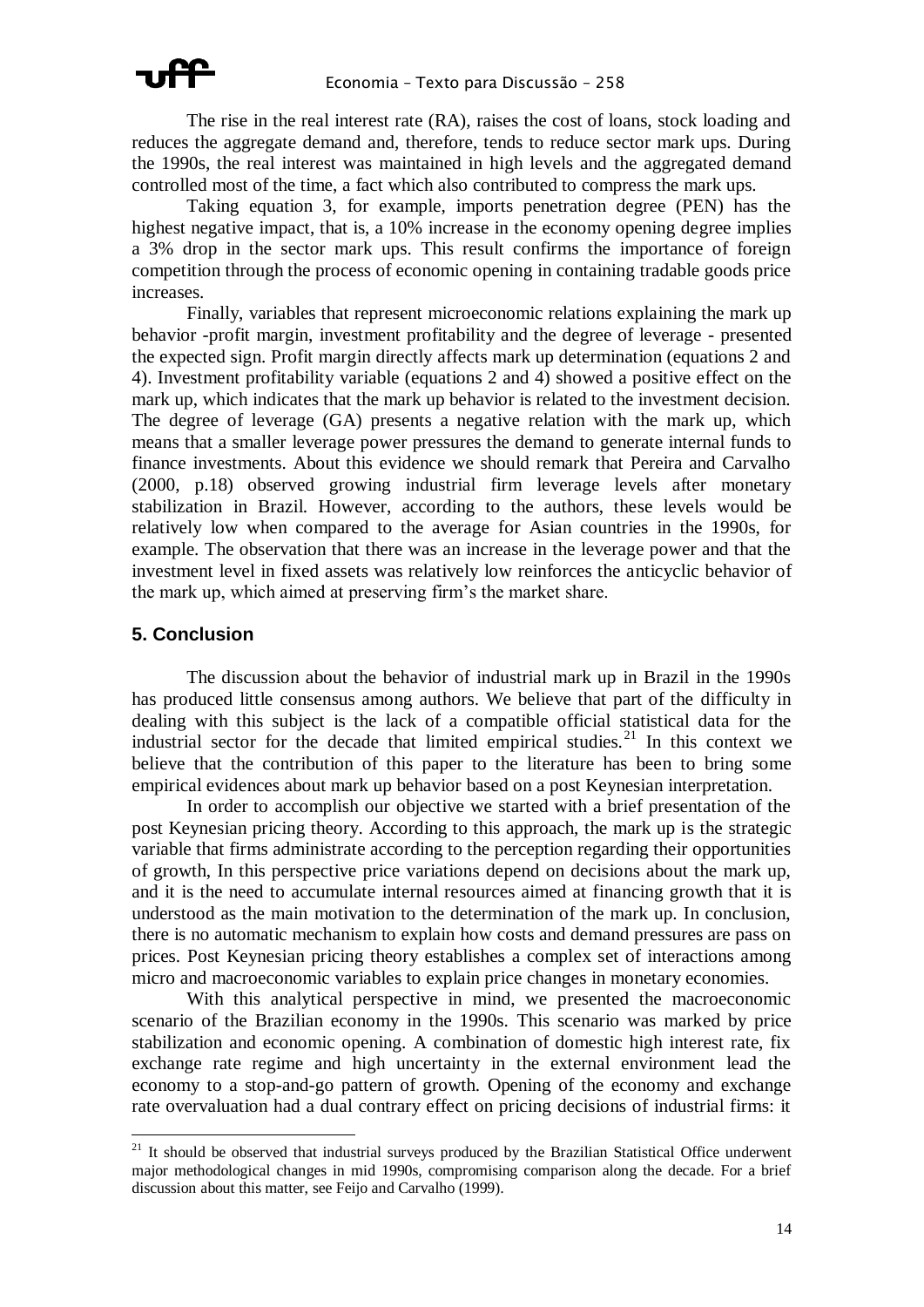

lowered production and investment costs, but it increased competition. The result was modernization of the productive structure on one side followed by de-industrialization, and price stabilization, on the other. Modernization and the recovery of productivity growth occurred with low levels of investment in fixed capital. So price stability, productivity growth and increased competition did not result in sustained economic growth pushed by an investment boom.

Mark ups did not show a trend to decrease, signaling that firms were able to preserve their profit margins. The question to be answered is why under a more competitive environment and sustained mark ups industrial firms invested little in fixed capital. One suggested possibility is that the 1990s were a period of high macroeconomic uncertainty in the economy. Firms moved from a period of high inflation regime at the beginning of the decade to price stability period after the Real Plan, which highly relayed on exchange rate stability. The second half of the decade was marked by speculative attacks on emerging economies currencies, among them the real. Sharp increase in domestic interest rates was largely used to avoid capital flight. The dependence on external flow of capital to keep price stability put the economy in a macroeconomic trap: if it grew too fast, balance of payments imbalances threatened exchange rate stability and so aggregate demand was restricted by economic policy. In this scenario, long term investment plans would be discouraged either by the high cost of finance and/or by expectations of low growth rates. A rational choice for firms would be to follow a defensive strategy, keeping market shares with low investment.

In our empirical analysis we developed an econometric exercise exploiting how micro and macroeconomic variables affected the determination of the mark up in the 1990s. An interesting result is that mark up showed an anticyclic pattern. This finding confirms our hypothesis of a defensive behavior by firms. Among the macroeconomic variables, the real exchange rate was the most important to explain the determination of the mark up. Overvaluation of the exchange rate after the Real Plan reduced domestic production protection degree and therefore the exchange rate contributed to contain the firms' mark up. Other macroeconomic variables, as changes in relative price, real interest rate and imports penetration showed the expected signal. Microeconomic variables confirmed post Keynesian hypothesis that mark up is influenced by variables related to investment decision in fixed capital such as profit margin, investment profitability and degree of leverage.

### **Bibliography**

Alves, J. D O and Luporini, V. (2008). Determinantes do Investimento privado no Brasil: uma análise de painel setorial, 36º. Encontro Nacional de Economia, Salvador, BA.

Arestis, P., Milberg, W. (1993). Degree of monopoly, pricing, and flexible exchange rates. Journal of Post Keynesian Economics, vol. 16, no. 2, Winter 1993-94.

Bai, J. & Ng, S. (2004). A PANIC attack on unit roots and cointegration, Econometrica, vol. 72, no. 4, pp.1127-1177.

Considera, C. (1981). Preços, mark up e distribuição funcional da renda na Indústria de Transformação: dinâmica de longo e de curto prazo: 1959/80, Pesquisa e Planejamento Econômico, vol. 11 (3), pp. 637-702.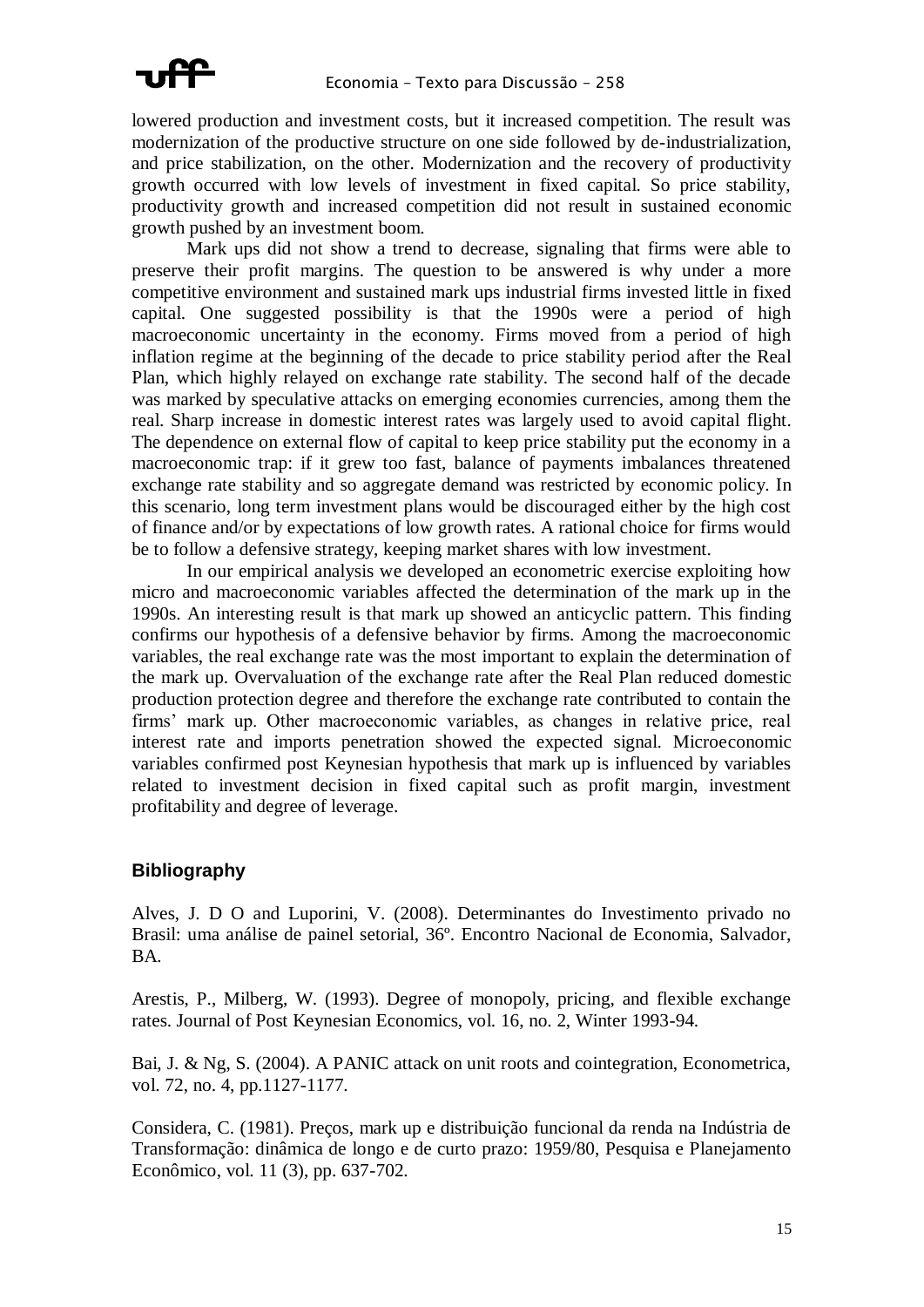

Davidson, P. (1978). Money and the real world. New York: Macmillan, 2nd edition.

Downward, P.M. (2000). A realist appraisal of Post Keynesian pricing theory. Cambridge Journal of Economics 24 (2), 211-224.

Eichner, A. S. (1973). A theory of determination of the mark-up under oligopoly. The Economic Journal, London, MacMillan Journals, 83 (332), pp. 1184-1200.

\_\_\_\_\_\_\_ (1976). The megacorp and oligopoly – micro foundations of macro dynamics. Cambridge, Cambridge University Press, 1976.

\_\_\_\_\_\_\_. (1985) Toward a new economics: essays in post-Keynesian and intuitionalist theory. New York, M. E. Sharpe.

Fazzari, S. M. , Hubbard, R. G. and Petersen, B. C. (1988). Financing constraints and corporate investment, Brookins Papers on Economic Activity, 1, pp. 141-195.

Feijo, C A . (1993). Decisões empresariais em uma economia monetária de produção: notas para uma teoria pós-keynesiana da firma. Revista de Economia Política, vol. 13, no. 1, pp. 82-100, São Paulo.

\_\_\_\_\_\_\_\_ (2002). Firms and banks interacting in a monetary production economy, in Arestis, P. Desai, M. and Dow, S. (ed), Methodology, Microeconomics and Keynes, Routledge Frontiers of Political Economy, London and New York.

Feijo, C A & Carvalho, F J C (1992). The resilience of high inflation: recent Brazilian failures with stabilization policies, Journal of Post Keynesian Economics, vol. 15, no. 1, pp. 109-124, Fall.

Feijo, C A & Carvalho, P G M (1999). O debate sobre a produtividade industrial e as estatísticas oficiais, Economia Aplicada, vol 3 (4), out-dez, pp. 631-646.

Ferreira, P C & Guillén, O T de C. (2004). Estrutura competitiva, produtividade industrial e liberalização comercial no Brasil, Revista Brasileira de Econometria, 58(4), pp. 507-32, Rio de Janeiro.

Hall, R and Hitch, C J (1939). Price theory and business behavior, Oxford Economic Papers, no. 2, reprinted in Wilson and Andrews, 1951.

Harcourt, G. C.& Kenyon, P. (1976). Pricing and the investment decision, Kyklos, 3 (3), pp. 33-50.

Kalecki, M. (1971). Class struggle and the distribution of income, in Selected essays on the dynamics of the capitalist economy; 1933-1970. Cambridge: Cambridge University Press.

Kenyon, P. (1979). Pricing, in A. S. Eichner (ed), A guide to post-keynesian theory,. White Plains, N.Y.: M. E. Sharpe..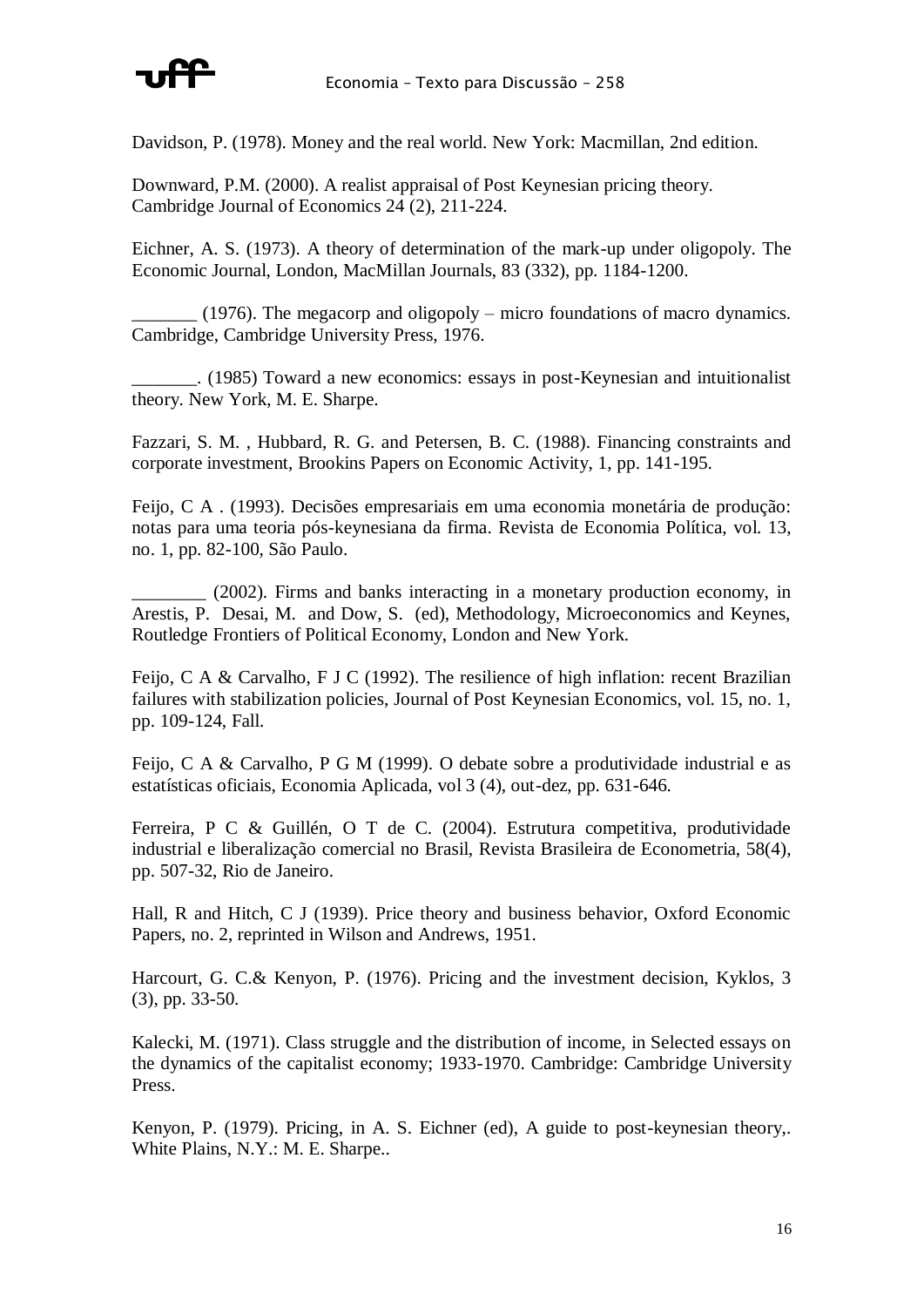

Lavoie, M. (1996). Mark-up pricing versus normal-cost pricing in post Keynesian models. Review of Political Economy 8 (1).

Lee, F. (1995). From post-Keynesian to historical price theory, part 2, Review of Politica Economy, vol. 7 (1), pp. 72-124.

Lee, F. (1998). Post Keynesian price theory, Cambridge University Press, 2006.

Minsky, H. P. (1986). Stabilizing an unstable economy. New Haven, Yale University Press.

Miranda, J.C. et al. (2001).Transformações macroeconômicas e evolução das empresas líderes Brasileiras na década de 90. Instituto de Economia, UFRJ. Unpublished report.

Moreira, M M (1997). Abertura comercial e indústria: o que se pode esperara e o que se vem obtendo, Brazilian Review of Political Economy, vol 17 (2), pp. 61-91.

Ong, Nai-Pew (1981).Target pricing, competition and growth, Journal of Post Keynesian Economics, vol. IV, no. 1, pp- 101-116.

Penrose, E. (1959). The theory of the growth of the firm Oxford: Basil Blackwell (2nd edition, 1980.

Pereira, T R & Carvalho, A. (2000). Desvalorização cambial e seu impacto sobre os custos e preços industriais no Brasil- uma análise dos efeitos de encadeamento nos setores produtivos, IPEA, Texto para Discussão no. 711, Brasília.

Roberts, M and Supina, D. (1997) Output price and mark up dispersion in micro data: the roles of producer heterogeneity and noise, NBER Working paper no. W6075, June.

Sawyer, M. (1981). The economics of industries and firms, 2nd edition, Routledge.

Shapiro, N. (1981). Pricing and the growth of the firm, Journal of Post Keynesian Economics, vol. 4, no. 1, Fall.

Shapiro, N.& Sawyer, M. (2003). Post Keynesian price theory, Journal of Post Keynesian Economics, vol. 25, no. 3, Spring..

Sylos-Labini, P (1969). Oligopoly and technical progress, Cambridge (Massachusetts), Harvard University Press.

Wilson, T and Andrews P W S (1951). Oxford studies in the price mechanism, Claredon Press.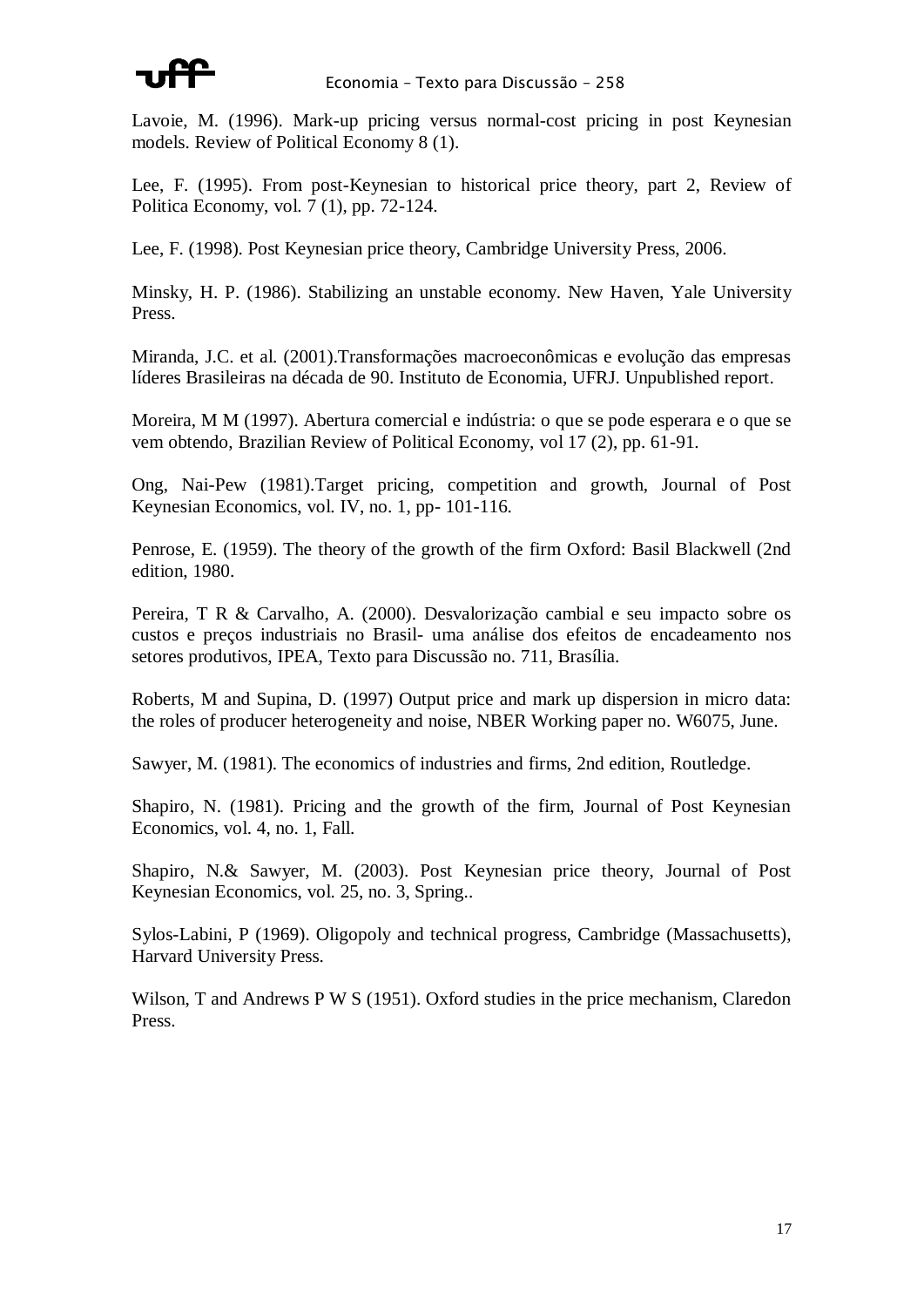

# **Appendix**

| Table 1: Estimated Models - Dependent Variable: Mark-up* |  |  |  |
|----------------------------------------------------------|--|--|--|
|----------------------------------------------------------|--|--|--|

| <b>VARIABLE</b><br>S          | <b>EQUATION 1</b> |                                | <b>EQUATION 2</b> |                        |           | <b>EQUATION 3</b>      | <b>EQUATION 4</b> |                        |  |  |
|-------------------------------|-------------------|--------------------------------|-------------------|------------------------|-----------|------------------------|-------------------|------------------------|--|--|
|                               | Coeff.            | t-Statistic<br>P-Value         | Coeff.            | t-Statistic<br>P-Value | Coeff.    | t-Statistic<br>P-Value | Coeff.            | t-Statistic<br>P-Value |  |  |
| $\mathbf C$                   | 1.3983            | 8.8302<br>0.0000               | 1.5235            | 7.5938<br>0.0000       | 0.9118    | 4.2763<br>0.0000       | 1.6505            | 11.0446<br>0.0000      |  |  |
| <b>PIBS</b>                   | $-0.0008$         | $-1.9093$<br>0.0575            | $-0.0014$         | 3.2334<br>0.0014       | ----      |                        | $- - - -$         |                        |  |  |
| <b>PIBSM</b>                  |                   |                                |                   |                        |           |                        | $-0.0028$         | $-4.1105$<br>0.0001    |  |  |
| ML                            | ----              | ----                           | 0.0858            | 2.0689<br>0.0397       | ----      | $---$                  | $- - - -$         |                        |  |  |
| R1                            | ----              | $\cdots$                       | 0.0153            | 3.7252<br>0.0002       | $---$     | ----                   | 0.0146            | 3.0186<br>0.0028       |  |  |
| GA                            | $-0.0439$         | $\overline{-2.3138}$<br>0.0216 | $-0.0904$         | $-4.2573$<br>0.0000    | ----      | $- - - -$              | $-0.1077$         | $-4.5522$<br>0.0000    |  |  |
| PEN                           | $-0.3422$         | $-2.3285$<br>0.0208            | $-0.3450$         | $-2.5890$<br>0.0103    | ----      | ----                   | $-0.2786$         | $-2.2117$<br>0.0280    |  |  |
| <b>IPASR</b>                  | 0.0850            | 2.5713<br>0.0108               | 0.0604            | 2.2358<br>0.0264       | ----      | ----                   | 0.0756            | 2.8165<br>0.0053       |  |  |
| Q                             | 0.1456            | 5.7205<br>0.0000               | 0.1096            | 4.8219<br>0.0000       |           |                        | 0.0895            | 3.9286<br>0.0001       |  |  |
| <b>RA</b>                     | $-0.0825$         | $-4.1091$<br>0.0001            | $-0.0357$         | $-1.9988$<br>0.0468    | ----      |                        | $-0.0674$         | $-3.7514$<br>0.0002    |  |  |
| Log(PIBS)                     | ----              | ----                           | $- - - -$         | ----                   | $-0.0972$ | $-2.7250$<br>0.0069    | $---$             | ----                   |  |  |
| $Log(1+ML)$                   |                   |                                |                   |                        | 0.0475    | 1.5445<br>0.1239       |                   |                        |  |  |
| $Log(1+RI)$                   | ----              |                                | ----              |                        | 0.0244    | 3.2600<br>0.0013       | ----              |                        |  |  |
| $Log(1+GA)$                   | ----              | ----                           | $- - - -$         | ----                   | $-0.1035$ | $-3.8483$<br>0.0002    | ----              | ----                   |  |  |
| $Log(1+PEN)$<br>$\mathcal{E}$ | ----              |                                | ----              |                        | $-0.3098$ | $-2.3214$<br>0.0212    | $- - - -$         | ----                   |  |  |
| Log(IPASR)<br>$\lambda$       |                   |                                |                   | ----                   | 0.0593    | 2.5017<br>0.0131       | ----              | ----                   |  |  |
| Log(Q)                        | ----              | ----                           | ----              | ----                   | 0.0732    | 3.7023<br>0.0003       | ----              | ----                   |  |  |
| $Log(1+R)$                    | ----              | ----                           | $---$             | ----                   | $-0.0301$ | $-1.8473$<br>0.0660    | $---$             | $--- -$                |  |  |
| <b>DUM</b>                    | ----              |                                | 0.0357            | 4.6150<br>0.0000       | 0.0268    | 4.5428<br>0.0000       | 0.0379            | 5.2086<br>0.0000       |  |  |
| AR(1)                         | 0.9317            | 29.7430<br>0.0000              | 0.9483            | 30.7473<br>0.0000      | 0.9451    | 30.1373<br>0.0000      | 0.9311            | 29.7260<br>0.0000      |  |  |

\*Covariance matrix calculated with White consistent estimate (see text).